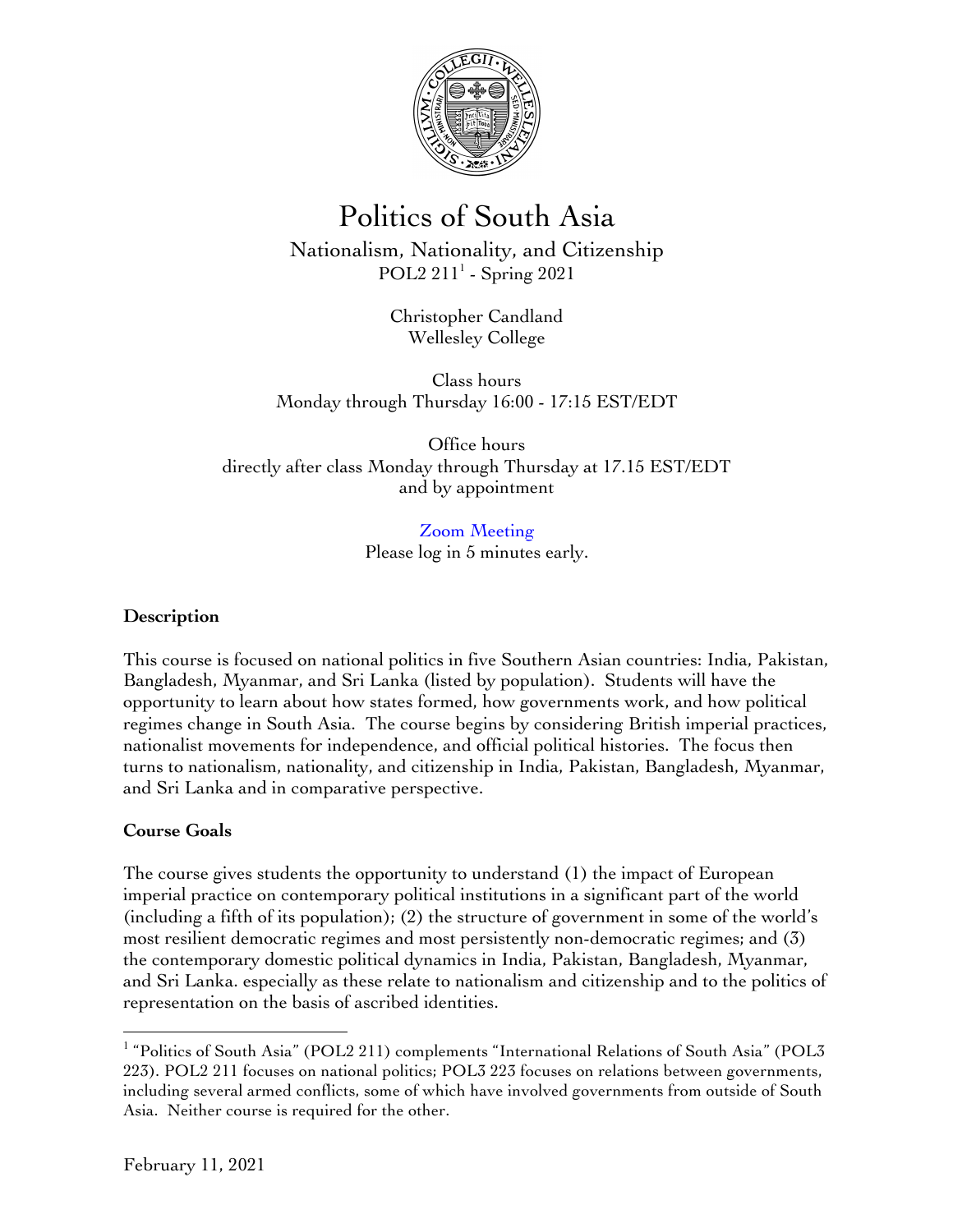# **Format**

This course is discussion-based. It is not a lecture course. During class, the instructor will present core concepts, describe historical developments, and explain the working of political institutions. But most of what the instructor offers is obtained by following this syllabus and completing the assignments therein.

# **Time Commitment**

The expectation of the College is that a one-unit course in a 7-week term format will have 5 hours of class time weekly and 19 hours of work outside of class weekly. That's four hours per day seven days per week including the weekend. I think that is a reasonable estimate of the out-of-class time required for the work in this course, about four hours each day of the week.

# **Requirements**

The course requires a high level of student engagement. I expect students to prepare for class discussion by reading and considering the assigned work carefully and answering the study questions below in writing by the end of the day before the class in which these questions will be discussed. I also expect students to contribute to class discussion.

Each student is to meet with me in office hours during the first three weeks of the course.

# **Study Questions**

To prepare for classes wherein there is assigned reading, students are required to submit to the course conference, by the end of the day prior to class, an answer or response. One hundred words would be sufficient to answer each question. Most classes have more than one question to answer.

#### **Class Participation**

I know that different people have different propensities to speak in class. I will not assess your contribution to class discussion by amount but by relevance, significance, insightfulness, clarity, and benefit to others' thinking and learning. But I do expect each student to speak in each class. I might ask you by name for your thoughts on the discussion.

#### **Roundtable Discussions / Simulations**

We will have six roundtable discussions or simulations – one for each country under study (including one for undivided British India) – in which students, in groups, will play the role of a person with significant political influence.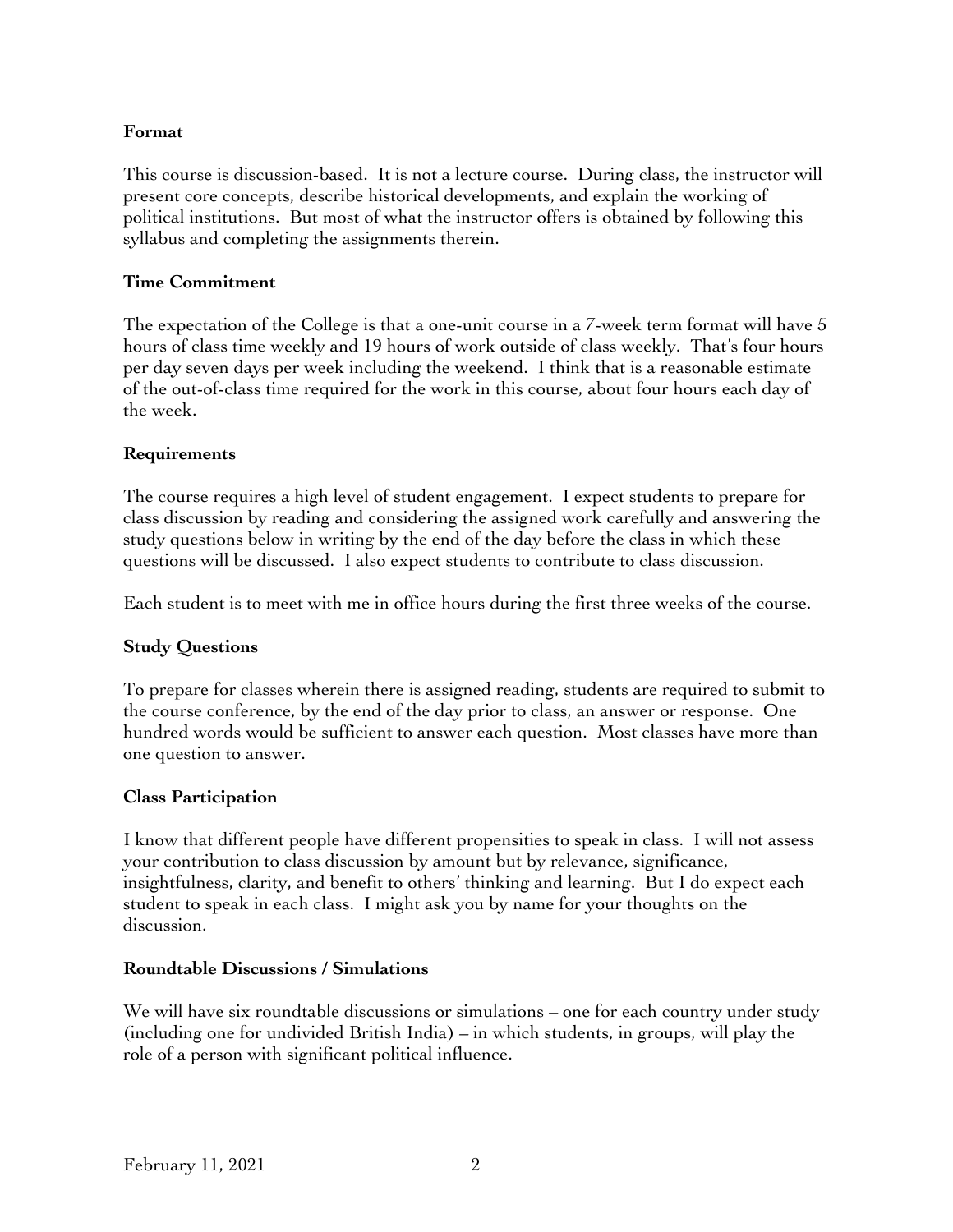Most are hypothetic encounters between individuals who never met in the same configuration as arranged here; there is one simulation of actual discussions with the same group as is assembled here (as drawn from Admiral Ahsan's report to the Commission of Inquiry). Students are expected to conduct independent research to prepare for these discussions/ simulations. I have prepared resource lists for the first roundtable discussion; I expect you to do research for three roundtable discussions. Helpful sources are noted in the bibliography.

### **Mid-term and Final Papers and Proposals**

The mid-term and final papers must be based on a proposal approved by the instructor. The proposal is not graded, but it is required. The proposal itself is a description of the project consisting of no more than one page. The proposal must articulate a single, focused question that the paper will address, note the importance of addressing that question, justify the method or methods that will be used to discover evidence or test hypotheses, and list the sources that have been identified. The proposal must be approved before students complete and submit their papers. The proposal and paper are to be sent to the instructor, at ccandlan@wellesley. edu, as an attachment to an email in .doc (not a .docx or .pdf) format.

Students may focus their papers on countries in South Asia other than the five on which we focus – Afghanistan, Bhutan, Nepal, and the Maldives. $^2$ 

Please refer to the attached guides on strategy, style, and citations for the paper.

# **Paper and Proposal Deadlines**

| Mid-term paper proposal | 4.00 pm, Friday, March 5   |
|-------------------------|----------------------------|
| Mid-term paper          | 4.00 pm, Friday, March 12  |
| Final paper proposal    | 4.00 pm, Friday, March 19  |
| Final paper             | 4.00 pm, Saturday, April 3 |

#### **Readings**

All readings are available on our Sakai electronic conference. Although engaging, there is a great deal of reading. Reading for each class ranges from 30 to more than 200 pages. You will need to begin some class readings well in advance class. Pages numbers are provide below to help you to assess the reading work load.

 $\overline{a}$  $2$ <sup>2</sup> The eight countries of the South Asian Association of Regional Cooperation are Afghanistan, Bangladesh, Bhutan, India, Nepal, the Maldives, Pakistan, and Sri Lanka. The ten countries of the Association of Southeast Asian Nations are Brunei, Cambodia, Indonesia, Laos, Malaysia, Myanmar, the Philippines, Singapore, Thailand, and Vietnam. The entire region of South and Southeast Asia is known as Southern Asia. Myanmar, until recently known as Burma, is sometimes studied alongside South Asia countries because of common borders, cultures, and histories, including of British colonial and imperial rule.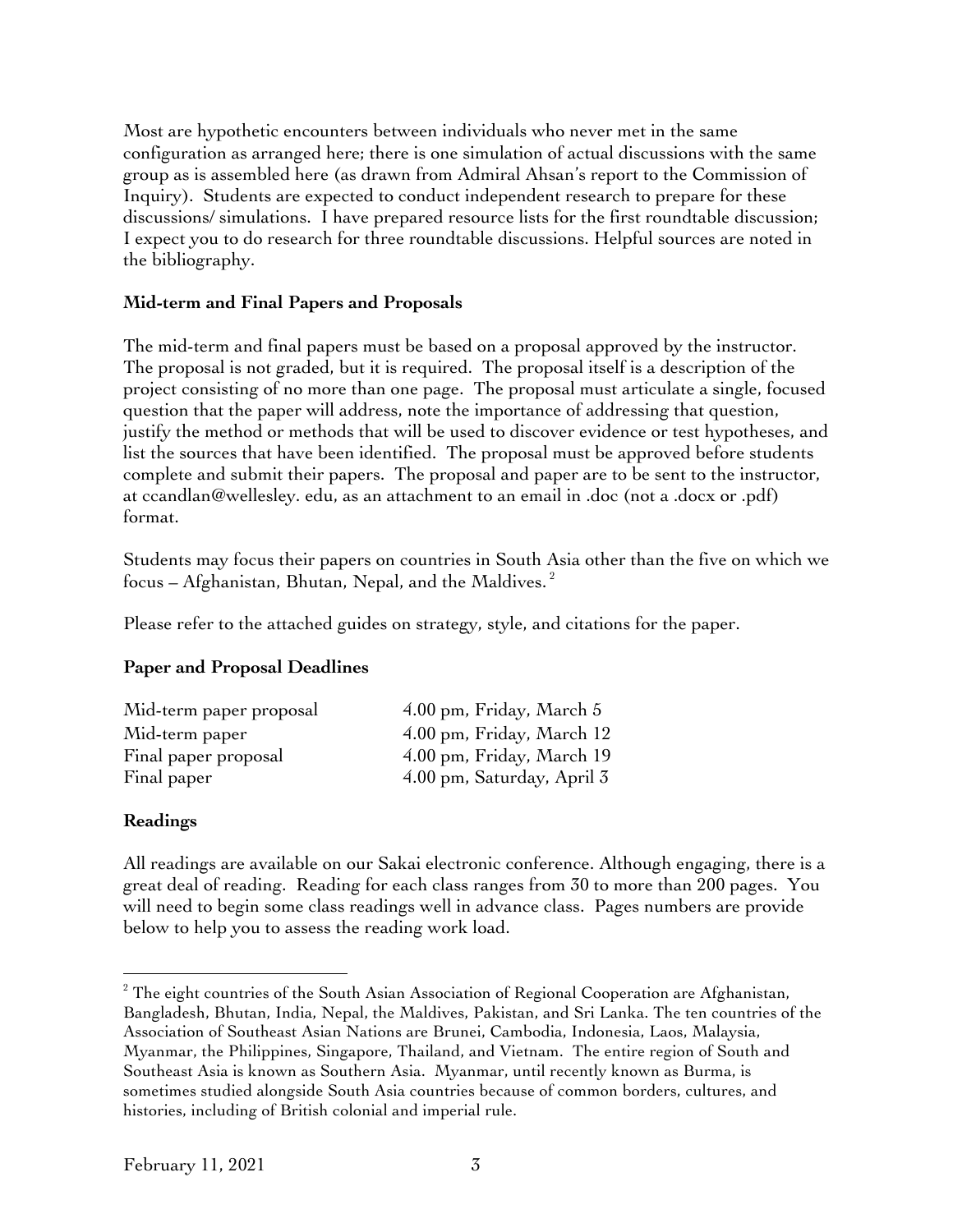Please note that reading might be added or removed and assignments might be changed, as the instructor becomes familiar with students' interests and as events occur in South Asia.

I have compiled recommended South Asian websites, media resources, and films which are available here.

#### **South Asian News**

We will make substantial use of contemporaneous political reporting on South Asia from international and South Asian news media. I expect you to consult the British Broadcasting Corporation (BBC) and Al Jazeera daily for news about politics in South Asia for the duration of the course.

BBC World News from Asia Al Jazeera World News from Asia

The BBC website has excellent country profiles for each of the countries we study in this course. Please read these before we begin our study of each country. These profiles include links, provided below, to local English and South Asian language media. Please read news daily from at least one of the media outlets for the country on which we are focused at the time.

India News Media (from BBC) Pakistan News Media (from BBC) Bangladesh News Media (from BBC) Myanmar News Media (from BBC) Sri Lanka News Media (from BBC)

#### **Graded Assignments**

Graded assignments include (1) timely posts in response to the study questions, (2) informed participation in class, including in the roundtable discussions, (3) a 1,500 word (maximum) mid-term paper, (4) a 3,500 word (maximum) final paper, and a brief end of term proficiency test. Word counts include quotations but do not include endnotes or the bibliography. The test will require identification of core terms, concepts, events, issues, policies, or debates in South Asia politics.

#### **Calculation of Grades**

Answers to study questions are worth 30% of the final grade. (There are 15 sets of study questions.) Informed participation in class, including the six roundtable discussions at 2% each, is worth 25% of the final grade. The mid-term paper and the final paper are worth 10% and 30% respectively. A very basic proficiency test, done in class at the end of the semester, is worth 5% of the final grade.

I accept late work, but the grade is reduced by a third of a letter grade for each 24 hours after the deadline that work is received. A paper received within 24 hours of the deadline will not have its grade lowered. (i.e., There is a 24-hour grace period.)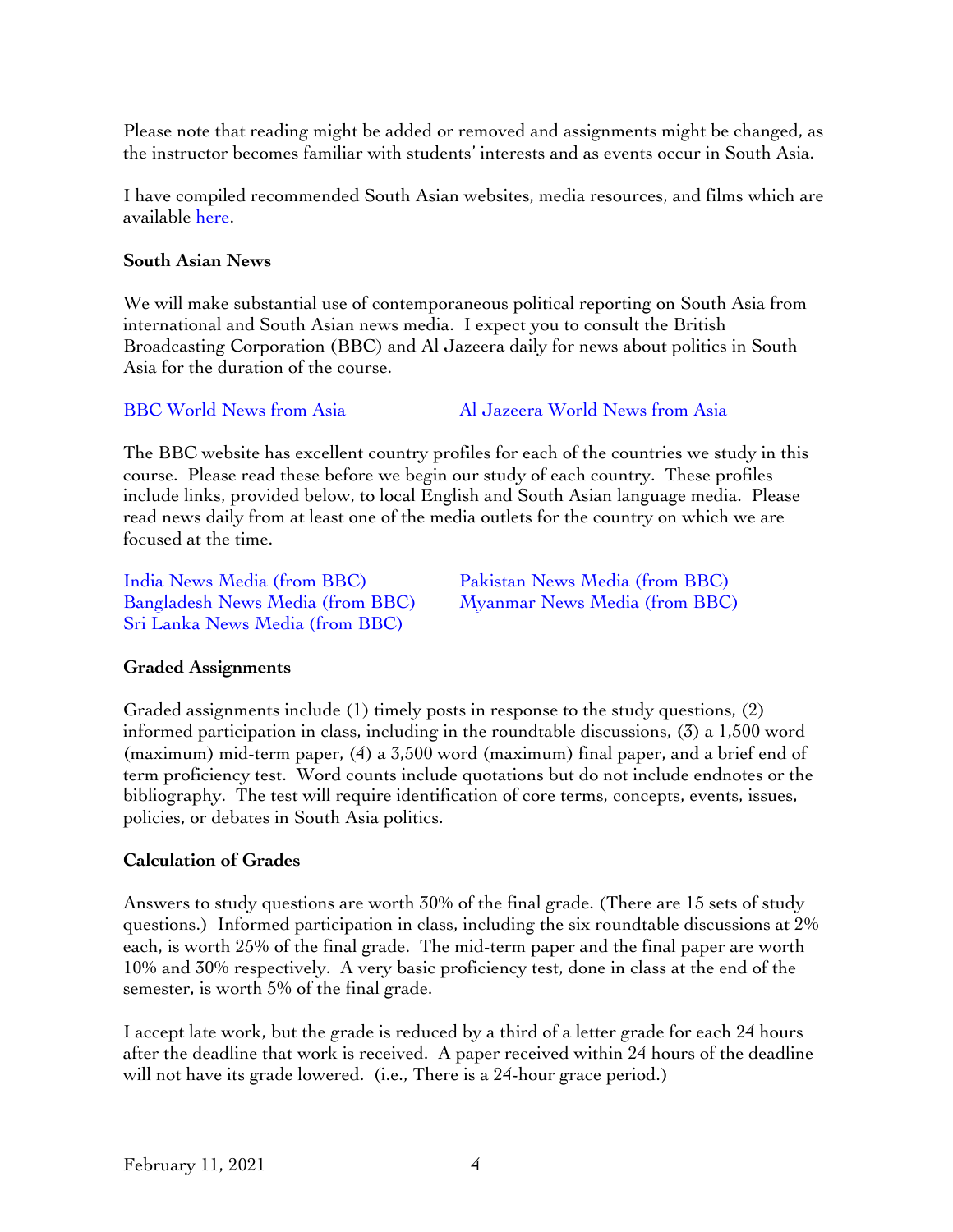# **Online Applications**

This course uses Zoom for hosting our classes; Sakai for accessing readings and posting responses to discussion questions; and Gmail for exchange of messages and documents.

# **Sakai**

The Sakai course conference is private. Nobody other than registered students and the instructor are permitted to see the content or posts. (Wellesley College Computing has access to the Sakai course conference but its staff are not permitted to read your posts.) We will discuss and decide other ways to keep our discussions private.

Please let the Computing Helpdesk and let me know if you have any trouble accessing or using the Sakai course conference.

Complete discussion questions do not always fit in Sakai windows. Please use this syllabus and its updates as the source for all course work and assignments including the complete set of discussion questions.

# **Electronic Devices**

During class, please do not use electronic devices other than the camera, microphone, and speakers needed for the Zoom meeting used in class. If possible, please do not use your laptop or keyboard to take notes. I make this request so that we cultivate the habit of looking at whomever is speaking. Please do let me know if, for any reason, you need to use electronic devices other than those that we use for class.

# **Office Hours**

I will hold office hours, after class, for individual consultations, and by appointment. I will try to ensure that anyone in the Zoom waiting room will not wait for more than 5 minutes.

# **Accommodations**

We live in a world where people have a variety of disabilities, some of which need accommodations. I encourage students who might be eligible for accommodations to contact the office of Accommodation and Disability Resources (ext .2434).

# **Holidays**

Please do let me know in advance if you will observe holidays that require missing class.

# **Our Emotional and Mental Health**

More important than any assignment in this course is your emotional and mental health. Life is stressful, often painful, and even more so in this pandemic era. Our emotional and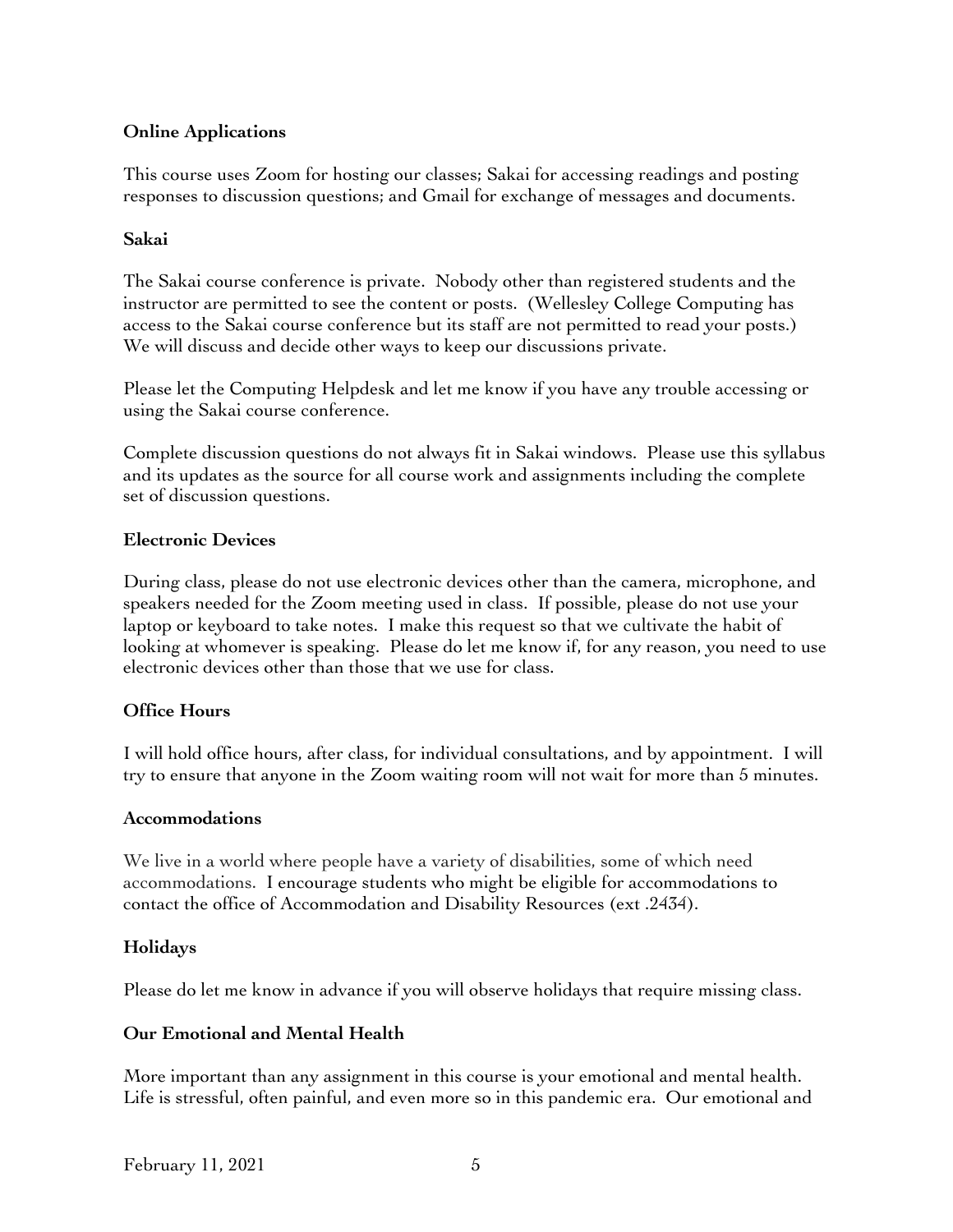mental health is critical to our physical health. If you have emotional or mental discomfort, please consider telling others, including me. I would be pleased to give extensions and make other allowances as needed. Also, please consider using the excellent resources of the Stone Center (at 1-781-283-2839 ext. 1). These include individual counseling and group therapy. It can be tremendously helpful to hear from others who have faced similar difficulties and to learn from others strategies and tactics for staying healthy in this often unhealthy world.

Let us be especially attentive in this course to each other's wellbeing; let us think about what we might say and do for the benefit of others.

\* \* \*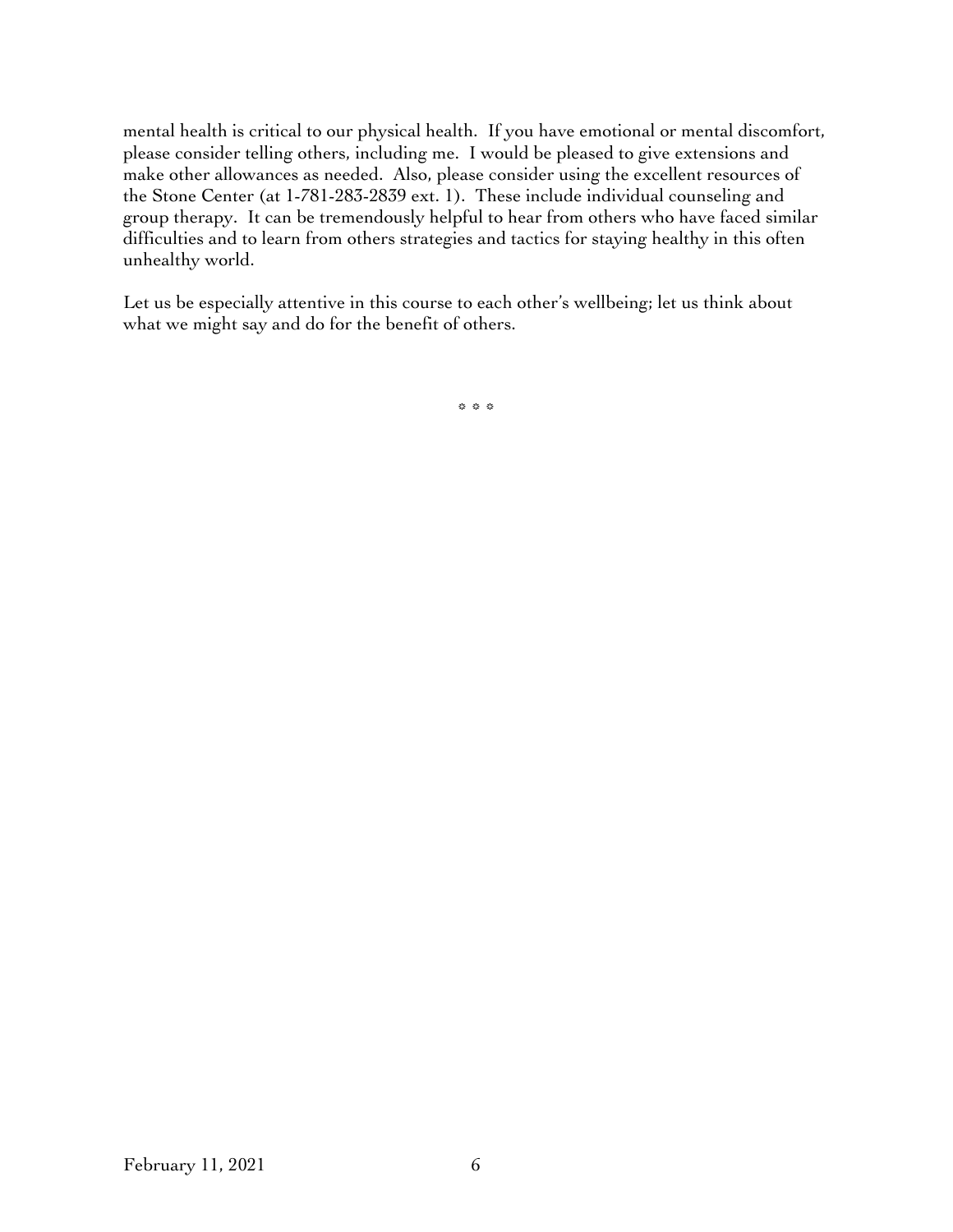# **Class Schedule**

#### **Monday, February 15 1. Course Overview, Introductions, and Objectives**

Students will introduce themselves. The professor will introduce the course.

Assignment: Please read this syllabus carefully and post any questions that you might have to the Sakai course conference.

Assignment: By the end of the day, please post a short description of your learning objectives to the Sakai course conference.

Begin reading Singh, *Train to Pakistan*, (Singh 1956).

Note that the pdf of *Train to Pakistan* in our Sakai course conference includes disturbing images (by photographer Margaret Burke-White). Also, *Train to Pakistan* itself includes disturbing depictions of exploitation and mutilation.

### **Tuesday, February 16 2. Introductions and Objectives Continued**

Students will continue to introduce themselves. The professor will introduce himself and ask questions of students.

Continue reading Singh, *Train to Pakistan*, (Singh 1956).

Assignment: By the end of the day, please post a short introduction – as video to the Media folder on our Sakai conference or in writing to the designated Forum folder.

# **Wednesday, February 17 3. Introductions and Objectives Continued**

Complete reading Singh, *Train to Pakistan*, (Singh 1956).

Study Question: What caused the change from an identity based on place and an identity based on religion?

Assignment: Locate Mano Majra on a map using clues in *Train to Pakistan* and Google Earth. Please post a screen shot of where you think Mano Majra would be.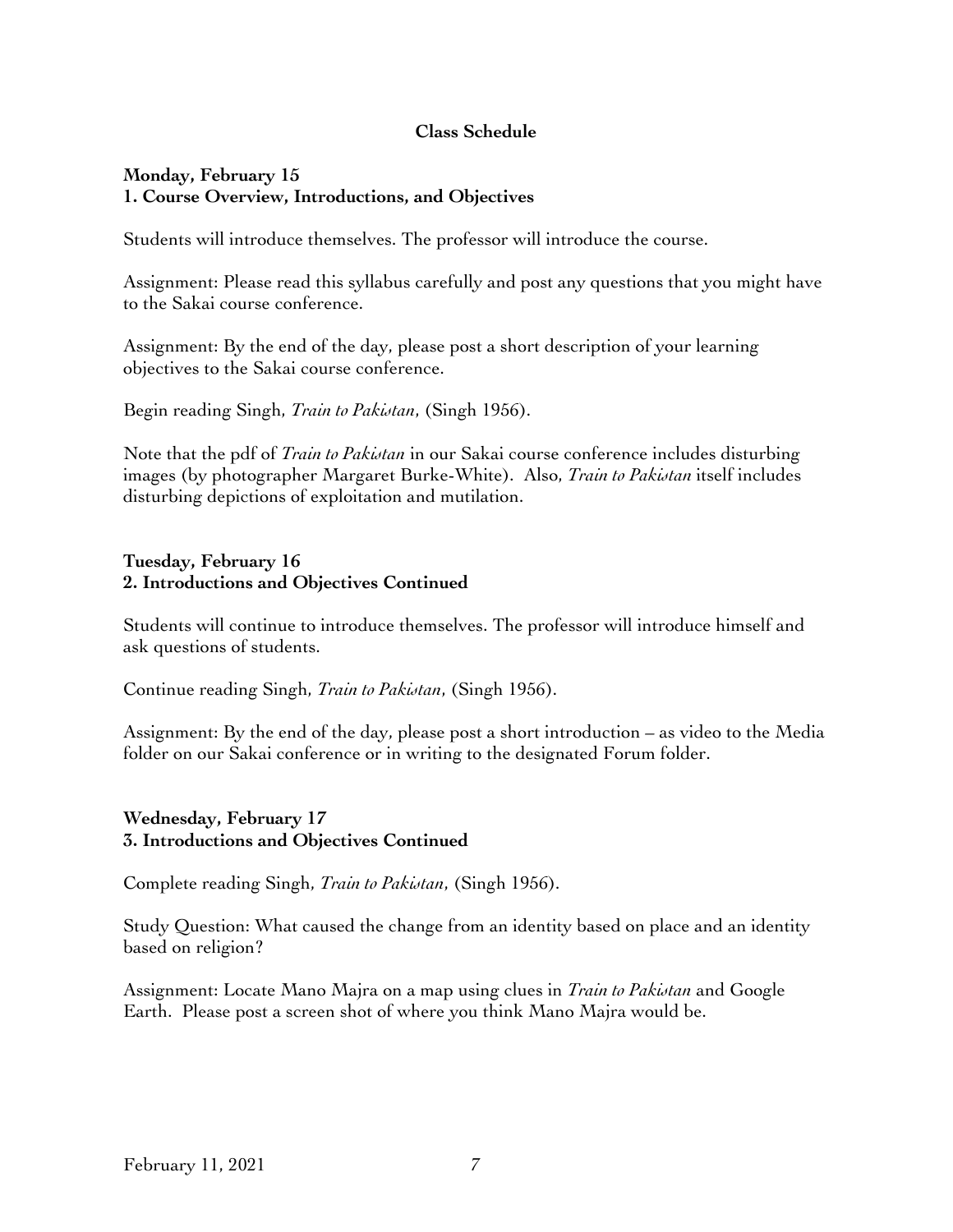#### 1. **Creation of South Asian 'Nations'**

#### **Thursday, February 18 4. Imperial Policies: Language and Culture**

Macaulay, "Minutes on Indian Education" (Macaulay in Woodrow 1835: 170-184) Marx, "British Rule in India" and "The Future Results of British Rule in India" (Marx and Engels 1972 (Marx 1853: 35-41 and 81-87) Galanter, "The Compartmental Society" (Galanter 1984: 7-17)

Study Questions: What does Marx mean by "Hindustan is an Italy of Asiatic dimensions" (Marx 1835: 35)? What was Macaulay's and Marx's evaluation of native cultures in 'Hindustan'? What were Lord Macaulay's views on the value of native languages in India? In what ways, according to Galanter, is caste not compartmental?

# **Monday, February 22 5. Imperial Policies: National and Religious Identities**

Tagore, "Nationalism in India" (Tagore 1917: 2-46) Singh, *Train to Pakistan*, (Singh 1956) Butalia, "Blood" (Butalia 1997: 13-22) Candland, "Core Concepts for the Study of Politics" (Candland 2020: 1-4)

Study Questions: What does Tagore mean by "the Nation is the greatest evil for the Nation" (Tagore 1917: 42)? How might Tagore's amphiboly explain the violence in Mano Majra? What identities and sentiments could Rana Mama's national identity no longer permit after his decision to remain at home in what had become Pakistan?

# **Tuesday, February 23 6. Meeting with Daria Hafner, Research Librarian**

Ms. Hafner will give us guidance on doing online library research including political biographies for the roundtable debates and simulations.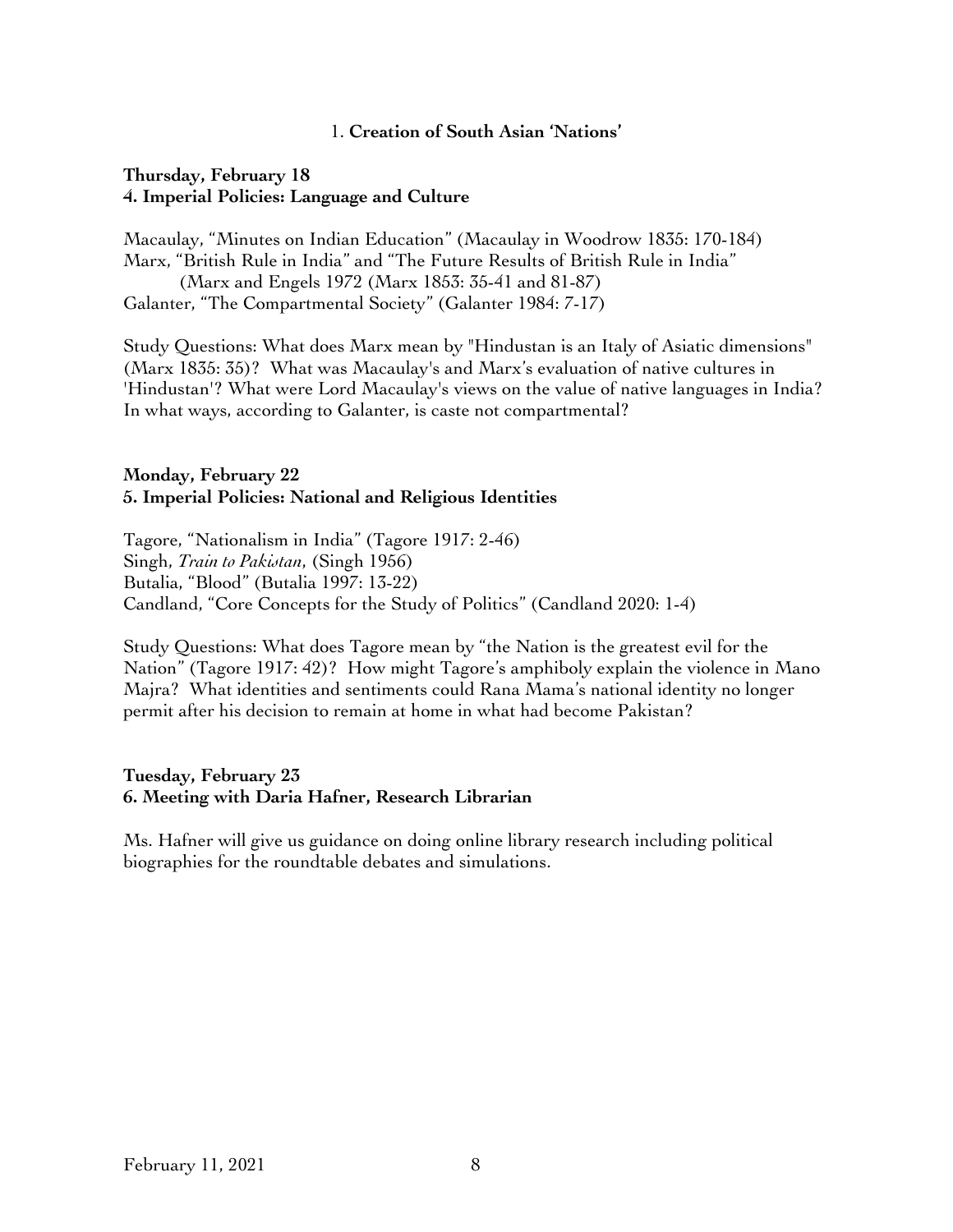# **Wednesday, February 24 7. The Creation of India**

- Maddison, "The Social and Economic Impact of Colonial Rule," and "The Social Origins and Ideology of the Nationalist Movement" (Maddison 1971: 35-71, and 72-75)
- Nehru, "The Quest," "Nationalism versus Imperialism" (partial), and "India's Dynamic Capacity" (partial) (Nehru 1946: 49-68, 356-380, and 499-509)
- Tharoor, "Democracy, the Press, the Parliamentary System, and the Rule of Law" (Tharoor 2016: 79-99)

Study Questions: How does Maddison characterize the stages and social origins of Indian nationalism and the Movement for Pakistan? How does Nehru conceive of Indian nationalism? In what sense could it be argued that the British created the Indian nation?

#### **Thursday, February 25 8. Roundtable Discussion One: The Creation of India**

Mohandas Gandhi, Thomas Babington Macaulay, Karl Marx, Jawaharlal Nehru, and Rabindranath Tagore. The five meet to discuss the impact of British rule in India.

Reading above and below is sufficient as reference material for Macaulay, Marx, Nehru, and Tagore. For Gandhi, listen to Bhimrao Ambedkhar's 1955 BBC interview about Mohandas Gandhi (here) and read Mohandas Gandhi's *Hind Swaraj* (1910). All should have read Khushwant Singh's *The End of India*, (2003).

#### **Monday, March 1 9. The Creation of Pakistan**

Wolpert "Karachi and Bombay Revisited" (Wolpert 1984: 221-236)

Kennedy, "The Mutiny and Its Aftermath" and "Political Culture and Heritage" (Oberst et al 2014: 5-9 and 151-159)

Jalal, "The Demand for Pakistan" (Jalal 1990: 9-24)

- Kennedy, "Constitutional Structure" and "Political Parties and Political Leaders," (Oberst et al 2014: 161-178 and 181-202)
- FYI: Naidu, *Mohomed Ali Jinnah: Ambassador of Unity: Speeches and Writings, 1912-1917* here

Study Questions: Why was Pakistan created? What circumstances made it difficult for Pakistan to transition from an imperial possession to a constitutional republic?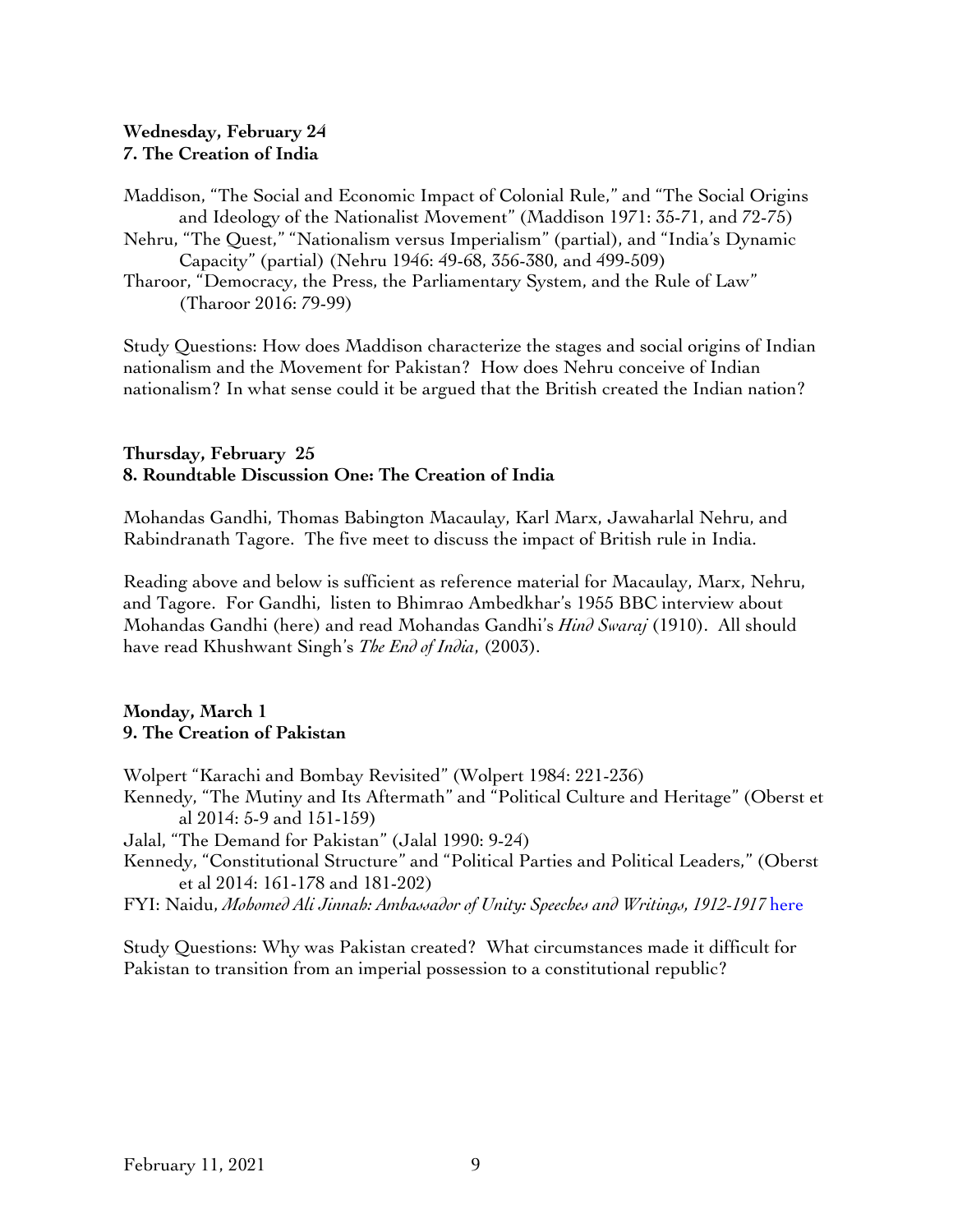# **Tuesday, March 2 10. Roundtable Discussion Two: The Creation of Pakistan**

Mohandas Gandhi, Mohammad Ali Jinnah, Sayyid Abul Ala Maududi, Jawaharlal Nehru, and Vinayak Damodar Rao Savarkar. The five discuss (in 1946) whether Pakistan should be created as a homeland for South Asian Muslims.

For reference material, please see "Sources for Roundtable on Creation of Pakistan."

# **Note: The mid-term paper proposal is due by 4.00 pm, on Friday, March 5.** Please post as an email attachment in .doc format to the Sakai course conference.

Please read and make helpful suggestions on others' projects.

# **2. National Identities**

# **Wednesday, March 3 11. Official Indian and Pakistani Histories**

Nayyar and Salim "Introduction" (Nayyar and Salim 2003: 1-7) Jalal, "Conjuring Pakistan: History as Official Imagination" (Jalal 1995: 73-89) Kumar, "Introduction," "Children and the Past" and "Glory and Grief" (Kumar 2001: 1-28 and 195-222)

Study Questions: What are the advantages of an official history? Why do people tend to accept such histories as the complete truth?

#### **Thursday, March 4 12. The Creation of Bangladesh**

Kennedy, "Conflict and Mediation," "Policy Issues," and "Problems and Prospects" (Oberst et al 2014: 203-242) Dunbar, "Pakistan: The Failure of Political Negotiations" (Dunbar 1971: 444-461) Jahan, "The Disintegration of Pakistan and the Birth of Bangladesh" (Jahan 1972: 185-204) Nicholas and Oldenburg, "Introduction," "The Agony of the Birth of Bangladesh," "Geo-Political Background," and "Language and Culture of Bangladesh" (Nicholas and Oldenburg 1972: 1-16) Ahsan, Report to Chief Justice and Chairman of the Commission of Inquiry into the 1971 Civil War Hamoodur Rahman, January 24, 1972

Study Questions: Why did Yahya Khan refuse to open the National Assembly? What does the episode indicate about nationalism and citizenship as causes for country breaking apart?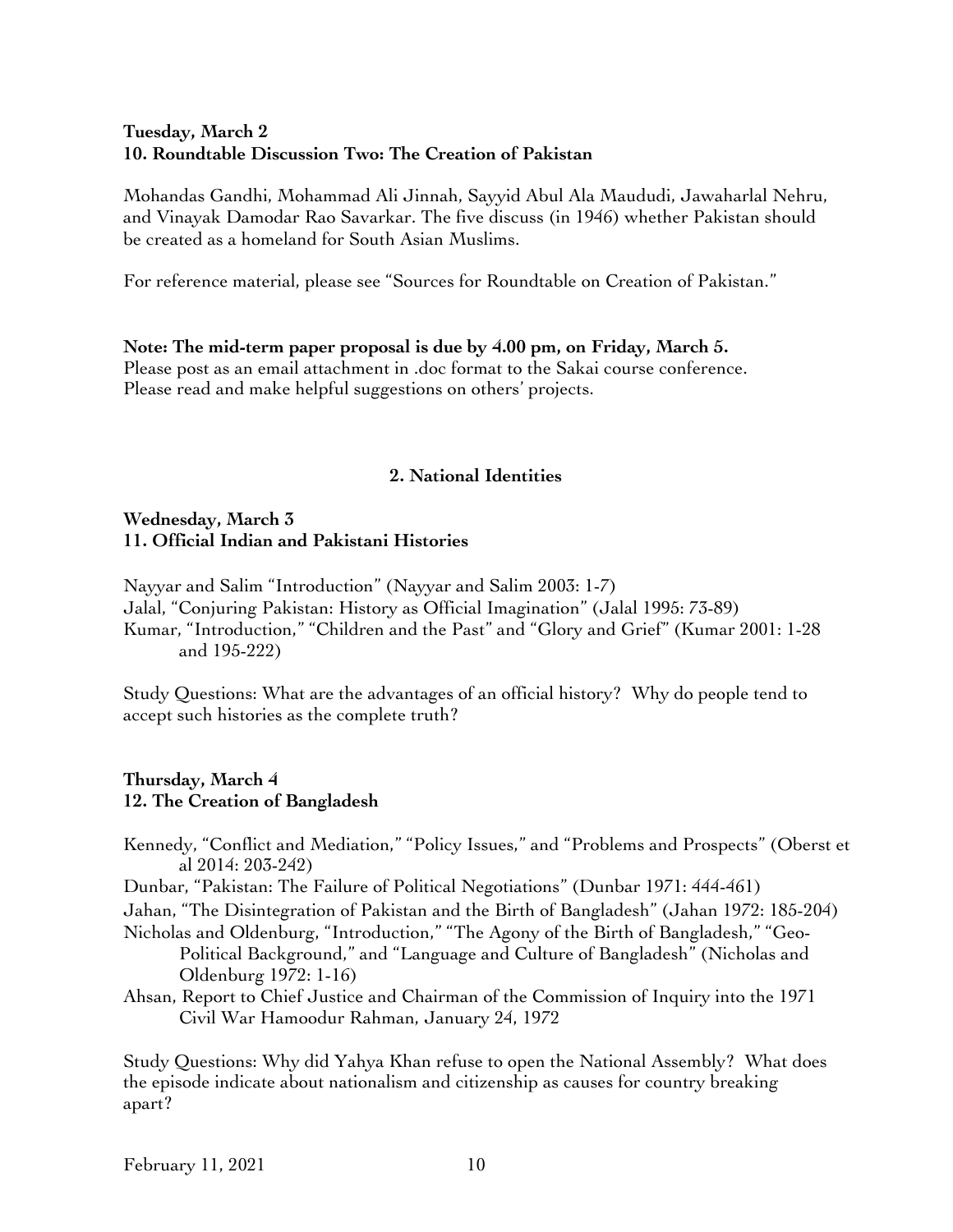### **Note: The mid-term paper proposal is due by 4.00 pm, on Friday, March 5.**

Please send an electronic copy to me as an email attachment in .doc format and post to the Sakai course conference. Please read and make helpful suggestions on others' projects.

# **Note: The mid-term paper is due by 4.00 pm on Friday, March 12.**

#### **Monday, March 8 13. Roundtable Discussion Three: The Creation of Bangladesh**

Syed Ahsan, Admiral and Deputy Martial Law Administrator; Zulfikar Ali Bhutto, Pakistan Peoples' Party leader; Indira Gandhi, Indian National Congress leader and Indian Prime Minister; Mujibur Rehman, Awami League leader; and Yahya Khan, Air Marshall and Marital Law Administrator. The five discuss terms (on February 15, 1971) for the opening of the Pakistani National Assembly.

For reference material, please see "Sources for Roundtable on Creation of Bangladesh."

# **Tuesday, March 9 14. The Break-up of Pakistan**

Ahsan, "Report to Chief Justice and Chairman of the Commission of Inquiry into the 1971 Civil War Hamoodur Rahman, January 24, 1972"

Study Questions: What was the irreversible moment in the break-up of Pakistan? At what point, with what decision might the country have held together?

# **Wednesday, March 10 15. National Identity in Contemporary Bangladesh**

Chakma, "The Post-Colonial State and Minority Ethnocide in the Chittagong Hill Tracts, Bangladesh," (Chakma 2010: 281-300)

Study Questions: Why is a homogenous identity being enforced in Bangladesh? Who is doing the enforcement on indigenous people in Bangladesh?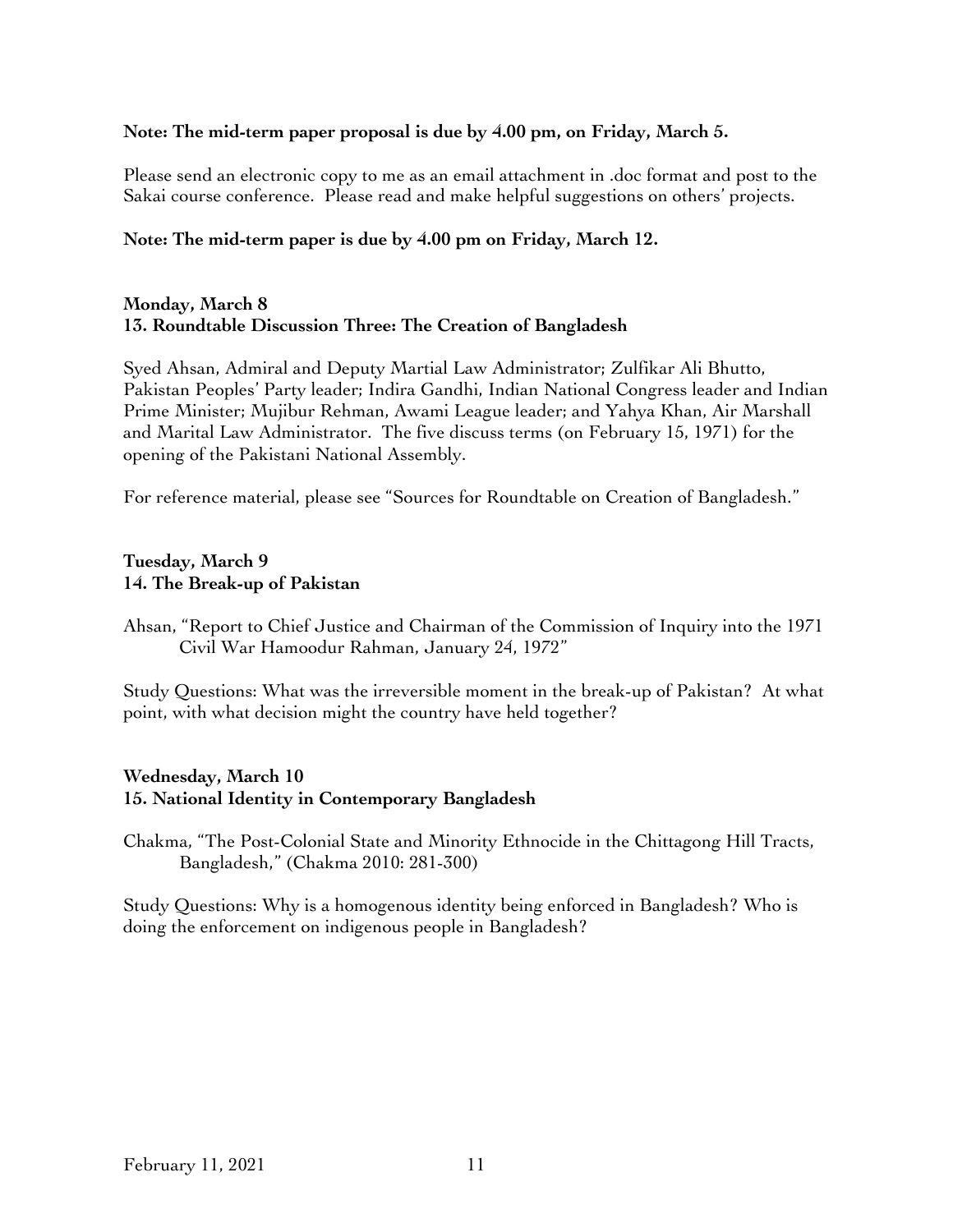# **Thursday, March 11 16. Ceylon: 'The Model Colony'**

- de Silva, "'The Model Colony': Reflections on the Transfer of Power in Sri Lanka" (Wilson and Dalton 1982: 77-88)
- Wilson, "Abbreviations," "The Leading Actors," Maps," and "The Origins of the Unitary State" (Wilson 1988: x-xvi and 1-24)

DeVotta, "The Official Language Act of 1956" (DeVotta 2004: 73-91)

Oberst et al, "Political Culture and Heritage," "Government Structure," "Political Parties and Interest Groups," and "Conflict Mediation" (Oberst et al 2014: 331-381)

Study Questions: What was implied in the reference to Ceylon as a "model colony"? What were the political factors that allowed the ethnic harmony implied in 'the Model Colony' to break down?

#### **Note: The mid-term paper is due by 4.00 pm on Friday, March 12.**

# **Monday, March 15 17. Roundtable Discussion Four: The End of the 'Model Colony'**

In Colombo in June 1956, four of the country's political leaders bump into one another on the Galle Face Green - looking west into the Indian Ocean - and discuss Ceylon's language policy. This is before the Bandaranaike-Chelvanayakam Pact is signed. The four leaders are S. W. R. D. Bandaranaike, Prime Minister of Ceylon and President of the Mahajana Eksath Peramuna; S. J. V. Chelvanayakam, President of Federal Party; J. R. Jayawardene, United National Party Minister of Parliament; G. G. Ponnambalam, President of Tamil Congress; and President of the Ceylon Workers Congress, Savumiamoorthy Thondaman. The five meet again at the end of 1957, after the Pact falls apart, for a second discussion.

# **Tuesday, March 16 18. Nationalism in India**

Kapur and Malik, "Political Culture and Heritage," "State Institutions and Changing Political Dynamics," and "Political Parties and Political Leaders" (in Oberst et al 2014: 13-114)

Singh, *The End of India*, (Singh 2003) Habib, "Nationalism in India: Past and Present" (Habib 2017: 3-8)

Study Questions: What are the dominant interpretations of secularism in India? What is the relationship between Nehruvian secularism and Indian nationalism?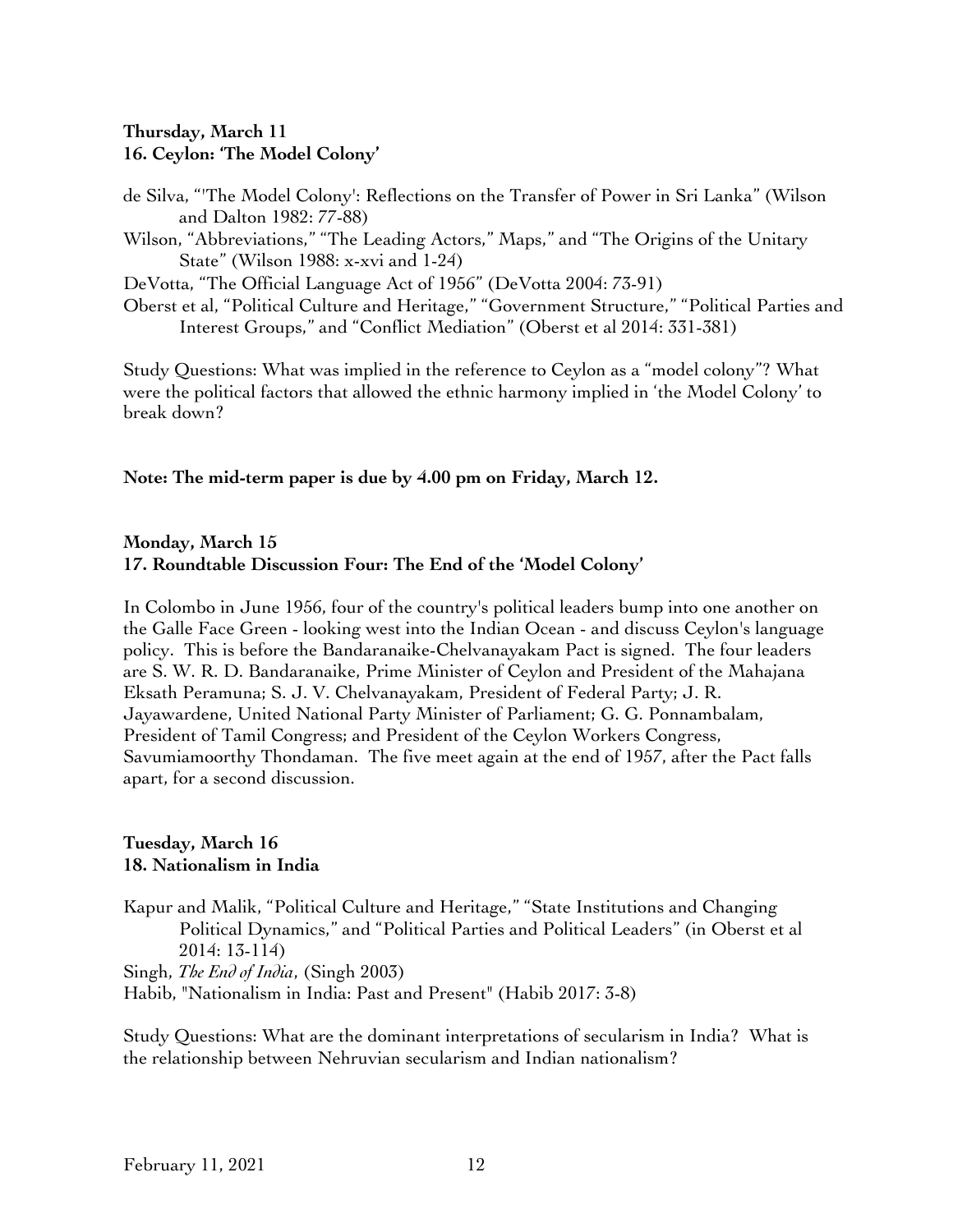# **3. Nationality and Citizenship**

### **Wednesday, March 17 19. India's Uniform Civil Code**

Reddy, "What Would Your Founding Fathers Think? What India's Constitution Says – And What Framers Would Say – About the Current Debate over a Uniform Civil Code" (Reddy 2009: 405-431)

Menon, "A Uniform Civil Code in India: The State of the Debate in 2014" (2014: 480-486)

Study questions: Why does India not have the same family and property laws for citizens regardless of religion?

#### **Note: Final paper proposals are due by 4.00 pm on Friday, March 19.**

Please send an electronic copy to me as an email attachment in .doc format and post to the Sakai course conference. Please read and make helpful suggestions on others' projects.

#### **Thursday, March 18 20. Citizenship in India: The Citizenship (Amendment) Bill of 2016**

Jayal, "Legal Citizenship and the Long Shadow of the Partition" (2013: 51-81) Manor, "Who Is a Citizen? A Multidimensional Question" (2013: 107-120) PRS Legislative Research, "The Citizenship (Amendment) Bill of 2016" (here)

Study Questions: In what ways can citizenship be defined legally such that its effect is to win elections? In what ways can citizenship be defined legally such that its effect is to prohibit discrimination? What power must a constitution give to a judiciary if it is to prevent discrimination as a matter of public policy in a country with an electoral regime?

# **Monday, March 22 21. Roundtable Discussion Five: Citizenship in India**

Leadership of nine political parties – the Bharatiya Janata Party, Shiv Sena, Indian National Congress, All India Trinamool Congress, Communist Party of India–Marxist, Communist Party of India, Bahujan Samaj Party, Biju Janta Dal, and Asom Gana Parishad – discuss the Citizenship (Amendment) Bill of 2016.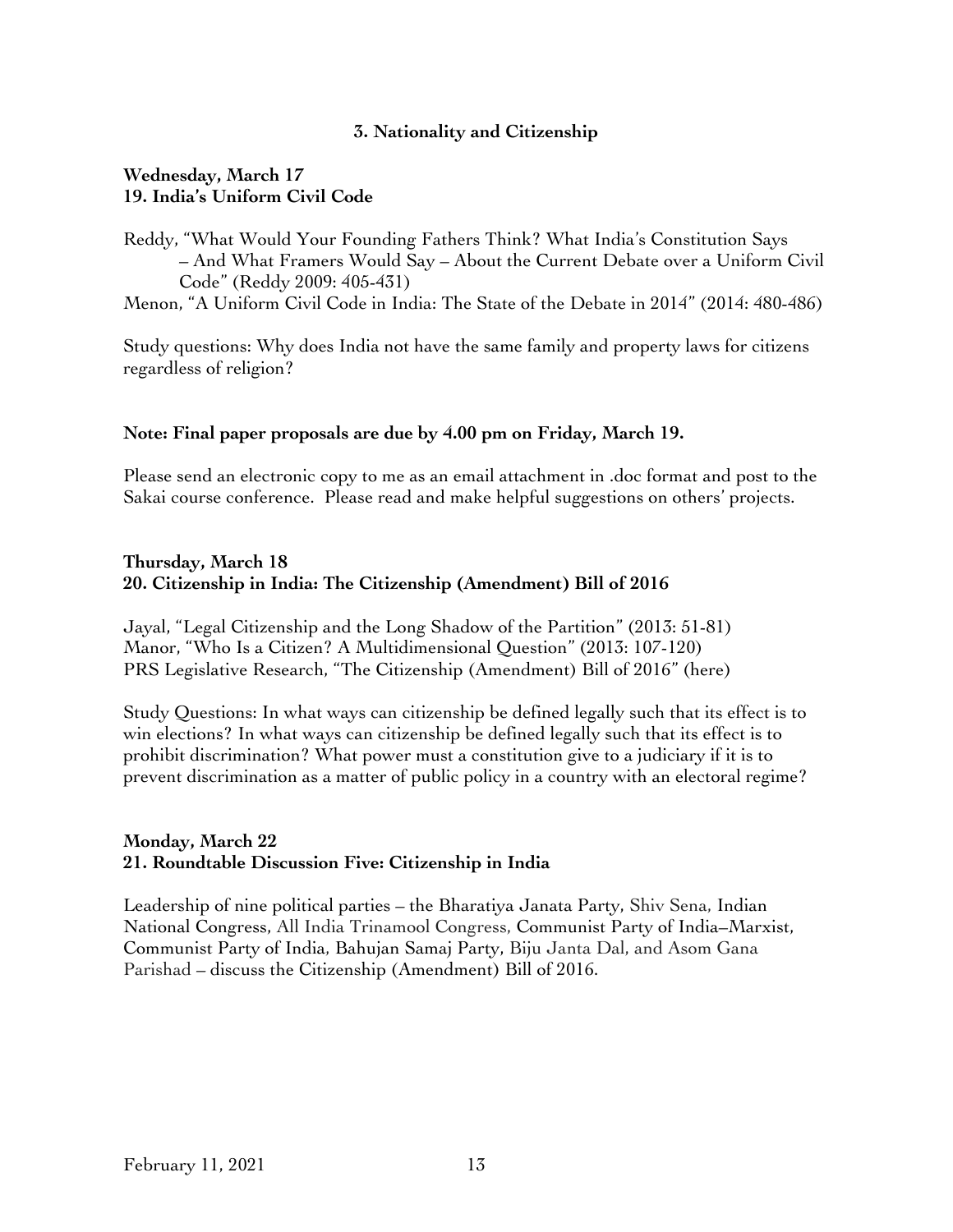# **Tuesday, March 23 22. National Identity in Myanmar**

Orwell, *On Shooting an Elephant* (Orwell 1936) Constitution of Mynamar, available here Cheesman, "How in Myanmar 'National Races' Came to Surpass Citizenship and Exclude Rohingya" (Cheesman 2014: 461-483) Recommended: Orwell, *Burmese Days* (Orwell 1934)

Study Questions: What is the origin of the sense expressed in the Constitution of Myanmar that people "lost their sovereignty"? Why do the national races exclude the Rohingya?

# **Wednesday, March 24 23. Roundtable Discussion Six: Rohingya**

Min Aung Hlaing, Chairman of the State Administrative Council and Commander-in-Chief of the Armed Services of Myanmar; Aung San Suu Kyi, former State Counselor of the Republic of the Union of Myanmar; U Win Myint, former President of the Republic of the Union of Myanmar; U Hau Do Suan, Permanent Representative of Myanmar to the United Nations; Sheikh Hasina, Prime Minister of the Peoples Republic of Bangladesh; Peter Maurer, President of the International Committee of the Red Cross; Ataullah Abu Ammar Jununi, Commander of the Arakan Rohingya Salvation Army; and the late Kofi Annan, former Secretary General of the United Nations (9) discuss how to resolve the Rohingya Crisis (i.e., discuss how to treat 1.6 million Rohingya people, most of them in refugee in Bangladesh).

# **Thursday, March 25 24. Global Citizens and Internationalism**

Read at least two of the following

- Chatterji,, "South Asian Histories of Citizenship: 1946-1970" (Chatterji 2012: 1049-1071)
- Weiner, "Rejected Peoples and Unwanted Migrants in South Asia" (Weiner 1993: 1737-1746)
- Kumar, "Citizenship and the Remains of Partition(s) in South Asia Unauthorized Migrants across India's Eastern Borders," (Kumar 2019: 50-65)
- Rajagopalan, "Of Insiders, Outsiders, and Infiltrators: The Politics of Citizenship and Inclusion in Contemporary South Asia" (Rajagopalan 2018: 101-121)

Study questions: What in your view – given what you have read and heard and considered this term – are the requirements for a harmonious citizenry? Does political identity require ethnicity and nationalism? Are elections and distrust of fellow citizens comparable? Is the loyalty demanded by monarchies good for social harmony?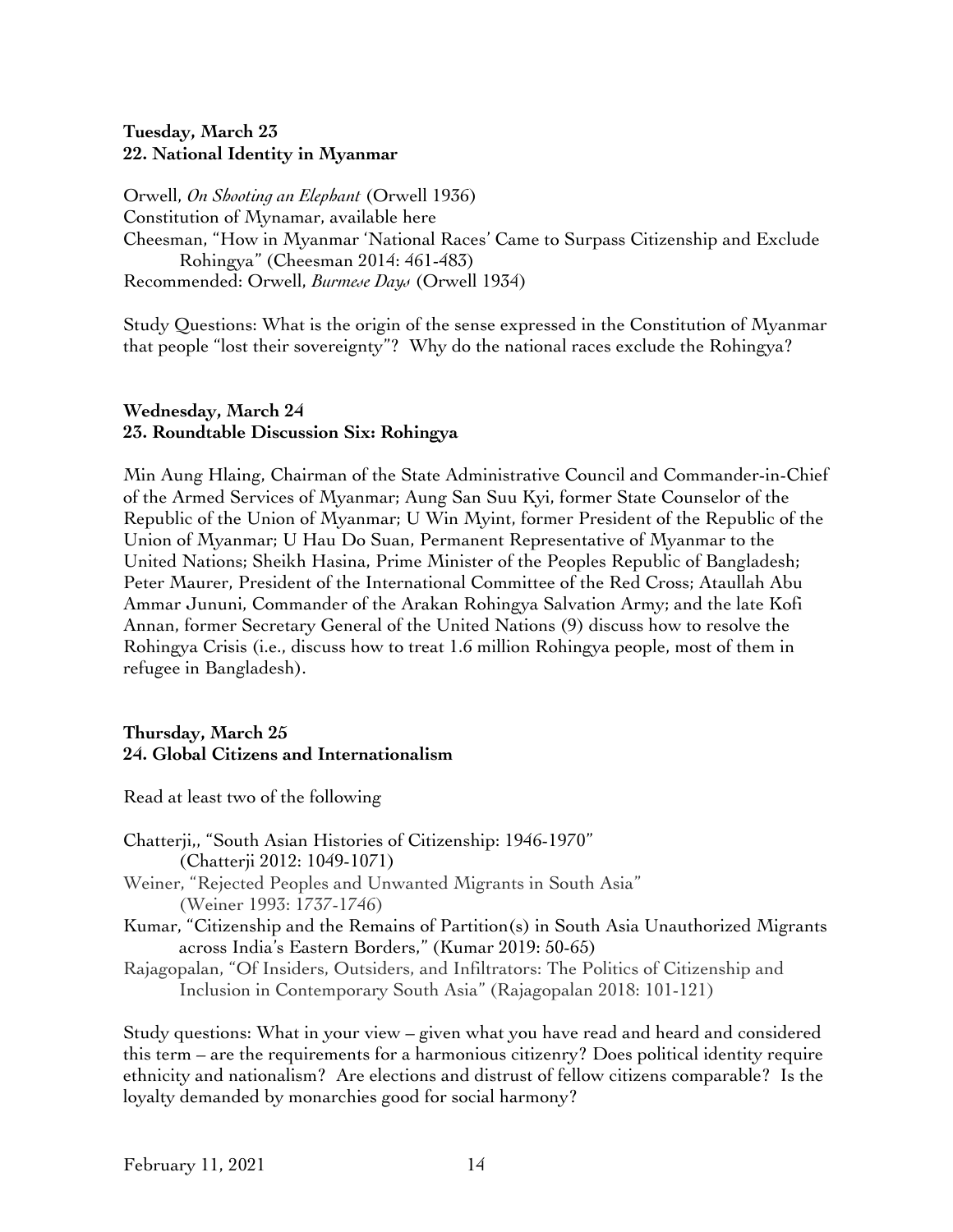**Note: The final paper is due by 4.00 pm on Saturday, April 3.** 

**Monday, March 29 25. Reflection and Review Class**

**Tuesday, March 30 26. End of Term Examination**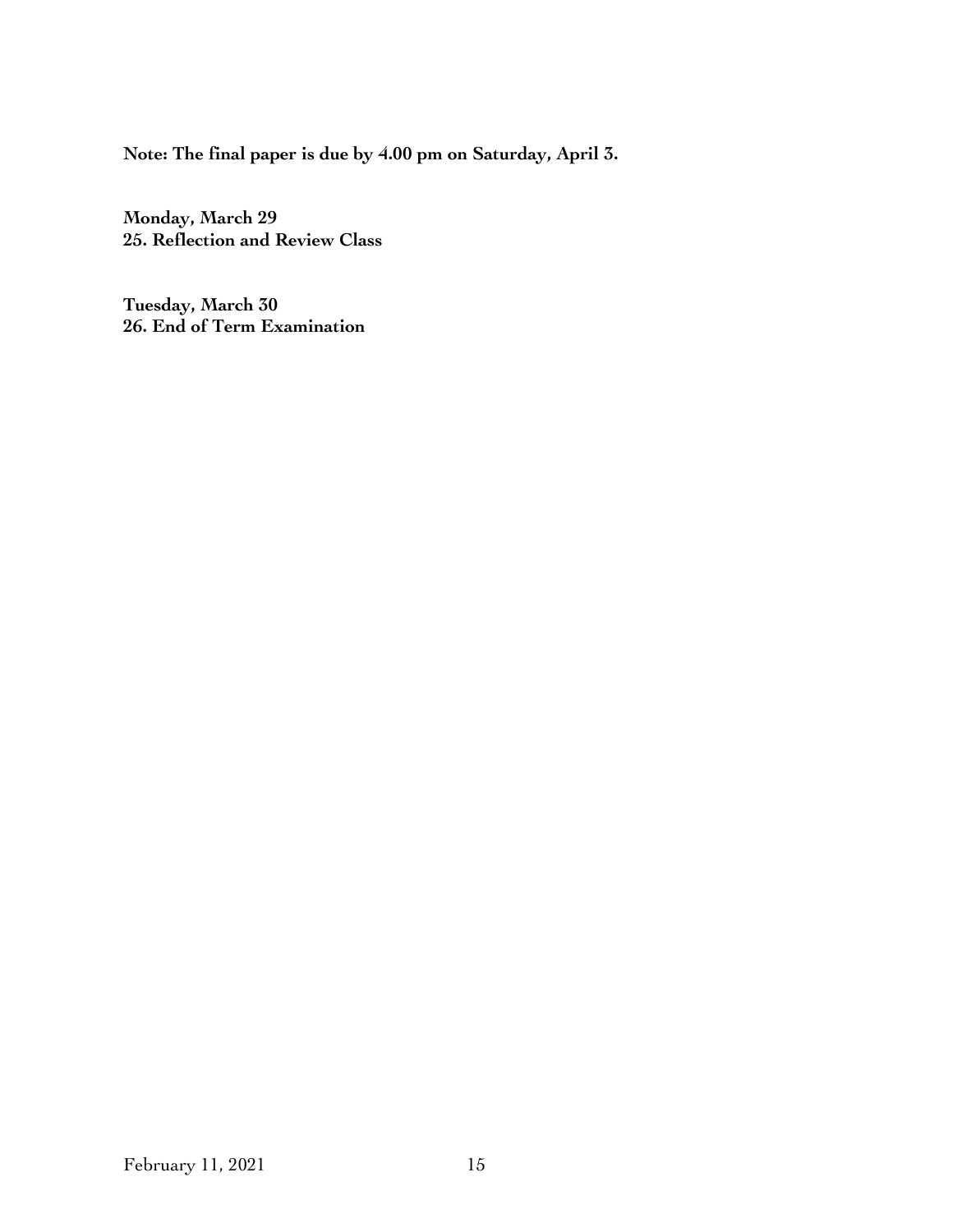#### **References**

Included here are full references to course reading as well as to other works that may be useful for final papers and roundtable discussions.

Albinia, Alice, *Empires of the Indus: The Story of a River*, New York: W. W. Norton, 2008.

- Altaf, Samia, "Pakistan Picaresque," *The Wilson Quarterly*, (Winter 2008) 14-21.
- Baxter, Craig, *Bangladesh: From a Nation to a State*, Boulder: Westview, 1997.
- Bhattarai, Baburam, *Monarchy vs. Democracy: The Epic Fight in Nepal*, New Delhi: Samkaleen Teesari Duniya, 2005.
- Candland, Christopher, "Institutional Impediments to Human Development in Pakistan," in Amita Shastri and A. Jeyaratnam Wilson, eds., *The Post- Colonial States of South Asia: Democracy, Development, and Identity*, London: Curzon Press, 2001.
- Candland, Christopher, *Labor, Development, and Democratization in India and Pakistan*, Abingdon: Routledge, 2007.
- Chakma, Bhumitra, "The Post-Colonial State and Minority Ethnocide in the Chittagong Hill Tracts, Bangladesh," *Commonwealth & Comparative Politics*, 48: 3, (July 2010), 281-300.
- Chakravarty, Sudeep, *Red Sun: Travels in Naxalite Country*, New Delhi: Viking, 2008.
- Chatterji, Joya, "South Asian Histories of Citizenship: 1946-1970" *The Historical Journal*, 55:4, 2012, 1049-1071.
- Cheesman, Nick, "How in Myanmar 'National Races' Came to Surpass Citizenship and Exclude Rohingya," *Journal of Contemporary Asia*, 47: 3, (July 2017) 461-483.
- Cohen, Stephen, *The Idea of Pakistan*, Washington DC: Brookings, 2004.
- Cohen, Stephen, *The Indian Army*, Berkeley: University of California, 1987.
- Cohen, Stephen, *The Pakistan Army*, Berkeley: University of California, 1984.
- DeVotta, Neil, *Blowback: Linguistic Nationalism, Institutional Decay, and Ethnic Conflict in Sri Lanka*, Palo Alto: Stanford University Press, 2004.
- Drèze, Jean, and Amartya Sen, *An Uncertain Glory: India and Its Contradictions*, Princeton: Princeton University Press, 2013.
- Embree, Ainslie, Stephen Hay, and Theodore de Bary, eds., The *Sources of Indian Tradition: Modern India and Pakistan*, New York: Columbia University Press, 1988, (1958).
- Fernando, Jude, and Alan Heston, eds., "Nongovernmental Organizations, Micro-Creditm and Empowerment," *The Role of NGOs: Charity and Empowerment*, The Annals of the American Academy of Political and Social Science, 554, Thousand Oaks: Sage Periodical Press, November 1997, 150-177.
- Franke, Richard, and Barbara Chasin, *Kerala: Radical Reform as Development in an Indian State*, San Francisco: Food First, 1989.
- Gadgil, Madhav, and Ramachandran Guha, *This Fissured Land*, New Delhi: Oxford, 1993.
- Galanter, Marc, "Compartmental Society" in *Competing Inequalities: Law and the Backward Classes in India* Delhi: Oxford University Press, 1984, 7-17.
- Guha, Ramachandran, *India After Gandhi: The History of the World's Largest Democracy*, New Delhi: Picador, 2007.
- Habib, Irfan, "Nationalism in India: Past and Present." *Social Scientist* 45: 3&4, (2017) 3-8
- Haq, Kadija ul, "Human Development Challenges in South Asia," *Journal of Human Development*, 1: 1, (2000), 71-82.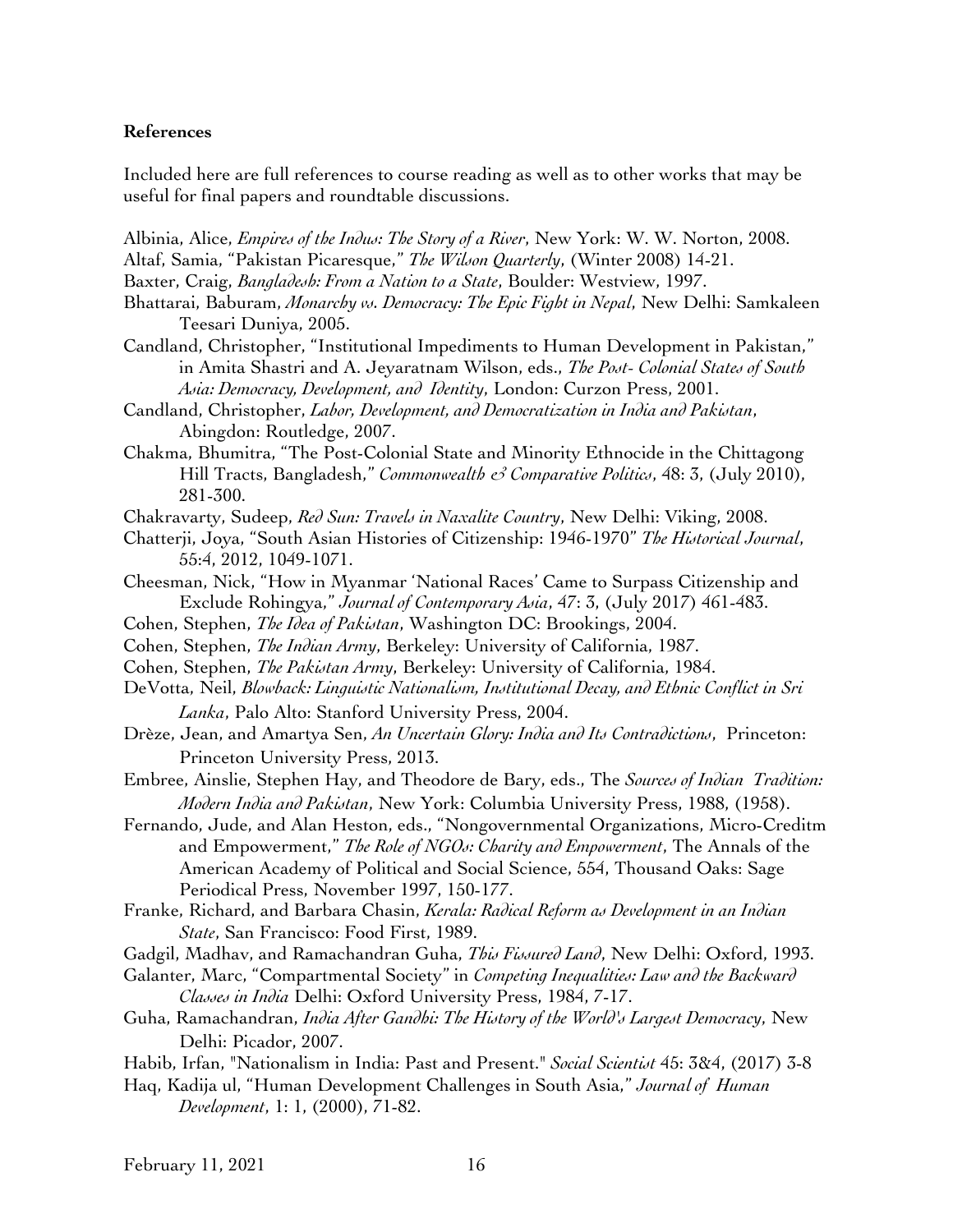Haq, Khadija ul, *et al*, *Human Development in South Asia 2005*, Mahbub ul Haq Human Development Centre, Karachi: Oxford University Press, 2006.

- Hardgrave, Robert, and Stanley Kochanek, "Indian Politics on the Internet: A Resource Guide," *Education about Asia*, 4: 2, (Fall 1999), 40-43.
- Hussain, Sabiha. "A Socio-Historical and Political Discourse on the Rights of Muslim Women: Concerns for Women's Rights or Community Identity (Special Reference to 1937 and 1939 Acts)" *Journal of International Women's Studies*, 16: 2, (2015). 1-14.
- Hutchins, Frank, *Democratizing Monarch: A Memoir of Nepal's King Birendra*, Kathmandu: Vajra Publications, 2007.
- Hutt, Michael, "Monarchy and Democracy: Can They Coexist?" *Asian Survey*, 46:1, (January/February 2005), 120-124.
- International Crisis Group, "Nepal's Political Rites of Passage," Brussels: International Crisis Group 2010.
- Jahan, Rounaq, *Pakistan: Failure in National Integration*, New York: Columbia University Press, 1972.
- Jalal, Ayesha, "Conjuring Pakistan: History as Official Imagination," *International Journal of Middle East Studies*, 27, 1995, 73-89.
- Jalal, Ayesha, *Democracy and Authoritarianism in South Asia: A Comparative and Historical Perspective*, Cambridge: Cambridge University Press, 1995.
- Jalal, Ayesha, *The Sole Spokesman: Jinnah, the Muslim League and the Demand for Pakistan*, Cambridge: Cambridge University Press, 1990.
- Jalal, Ayesha, *The State of Martial Law: The Origins of Pakistan's Political Economy of Defence*, New York: Oxford, 1990.
- Jayal, Niraja Gopal, "Legal Citizenship and the Long Shadow of the Partition" in *Citizenship and Its Discontents: A Indian History*, Cambridge: Harvard University Press, 2013, 51-81.
- Khan, Mohammad Ashgar, ed., *Islam, Politics, and the State*, London: Zed Books, 1985.
- Kohli, Atul, ed., *India's Democracy: An Analysis of Changing State-Society Relations*, Princeton: Princeton University Press, 1990.
- Koirala, Girija Prasad, *Simple Convictions: My Struggle for Peace and Democracy*, Kathmandu: Mandala Book Point, 2007.
- Krishna Anirudh, "Poverty Knowledge and Poverty Action in India" in Akhil Gupta and K. Sivaramakrishnan, eds., *The State in India After Liberalization: Interdisciplinary Perspectives*, (Abingdon: Routledge, 2011), 111-132.
- Kumar, Krishan, *Prejudice and Pride: School Histories of the Freedom Struggle in India and Pakistan*, New Delhi: Penguin, 2001.
- Kumar, Priya, "Citizenship and the Remains of Partition(s) in South Asia Unauthorized Migrants across India's Eastern Borders," *Departures in Critical Qualitative Research*, 8:1, 2019, 50-65.,
- Maddison, Angus, *Class Structure and Economic Growth in India and Pakistan*, Oxford, 1972.
- Malik, Iftikar Haider, *State and Civil Society in Pakistan*, New York: St. Martin's Press, 1997.
- Manor, James, "Who Is a Citizen? A Multidimensional Question" in Subrata Mitra, Citizenship as Cultural Flow: Structure, Agency, and Power, Heidelberg: Springer, 2013, 107-120.
- Marty, Martin, and Scott Appleby, *Fundamentalisms and the State: Remaking Polities,*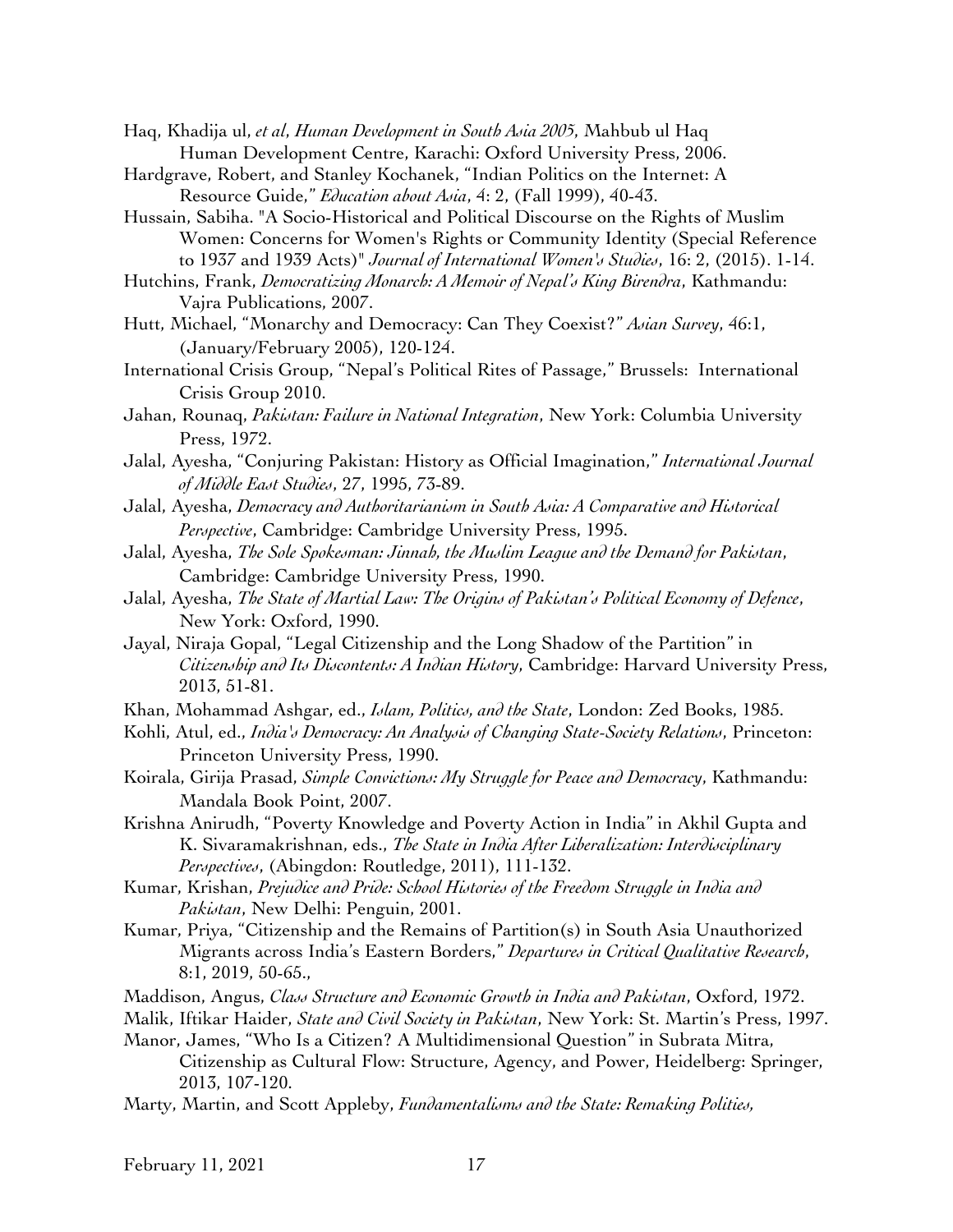*Economies, and Militance*, Chicago: University of Chicago Press, 1993.

- Marx, Karl, and Frederick Engels, *On Colonialism: Articles from the New York Tribune and Other Writings*, New York: International Publishers, 1972.
- Mohaiemen, Naeem, Hana Shams Ahmed, Farah Mehreen Ahmad, Jyoti Rahman, and Tazreena Sajjad, *Between Ashes and Hope Chittagong Hill Tracts in the Blind Spot of Bangladesh Nationalism*, Dhaka: Drishtipat Writers' Collective, 2010.
- Moniruzzaman, M., "Parliamentary Democracy in Bangladesh: An Evaluation of the Parliament during 1991-2006," *Commonwealth & Comparative Politics*, 27: 1, (February 2009), 100-126.
- Mumtaz, Khawar, and Farida Shaheen, *Women of Pakistan: Two Steps Forward One Step Back*, Lahore: Vanguard, 1987.
- Naidu, Saroini, *Mohomed Ali Jinnah: Ambassador of Unity: His Speeches and Writings 1912-1917*, Madras: Ganesh and Company, 1913.
- Nasr, Seyyed Vali Reza, *The Vanguard of the Islamic Revolution: The Jama'at-I Islami of Pakistan*, Berkeley: University of California Press, 1994.
- Nayyar, A. H., and Ahmad Salim, *The Subtle Subversion: The State of Curricula and Textbooks in Pakistan: Urdu, English, Social Studies, and Civics*, Islamabad: Sustainable Development Policy Institute, 2003.
- Nehru, Jawaharlal, *Autobiography: Toward Freedom*, New Delhi: Oxford, 1989, (1936).
- Nehru, Jawaharlal, *The Discovery of India*, New Delhi: Oxford, 1989, (1946).
- Nelson, Matthew, "Religious Education in Non-Religious Schools: Pakistan and Bangladesh," *Commonwealth & Comparative Politics*, 46: 3 (July 2008), 271-295.
- Nicholas, Martha, and Philip Oldenburg, *Bangladesh: The Birth of a Nation*, Madras: M. Seshachalam and Company, 1972.
- Noman, Omar, *Pakistan: Political and Economic History Since 1947*, London: Kegan Paul International, 1988.
- Oberst, Robert, Yogendra Malik, Charles Kennedy, Ashok Kapur, Mahendra Lawoti, Syedur Rahman, and Ahrar Ahmad, *Government and Politics in South Asia*, Boulder: Westview, (seventh edition), 2014.
- Oldenburg, Philip, "A Place Insufficiently Imagined," *Journal of Asian Studies*, 44: 4, (November 1985), 711-733.
- Omvedt, Gail, *Reinventing Revolution: New Social Movements and the Socialist Tradition in India*, M. E. Sharpe, 1993.
- Orwell, George, *Burmese Days*, London: Harvest, 1934.
- Orwell, George, *Shooting an Elephant*, London: New Writing 2, August 1936.
- Parayil, Govindan, ed., *Kerala: The Development Experience*, London: Zed, 2000.
- Patel, Sujatha, and Alice Thorner, eds., *Bombay: Metaphor for Modern India*, Bombay: Oxford University Press, 1995.
- Rabanni, Raza, *A Biography of Pakistani Federalism: Unity in Diversity*, Islamabad: Leo Books, 2011.
- Ragin, Charles, *The Comparative Method: Moving Beyond Qualitative and Quantitative Strategies*, Berkeley: The University of California Press, 1987.
- Rajagopalan, Kavitha. "Of Insiders, Outsiders, and Infiltrators: The Politics of Citizenship and Inclusion in Contemporary South Asia." Reece Jones and Mohammad Azmeary Ferdoush, eds., *Borders and Mobility in South Asia and Beyond*, Amsterdam University Press, Amsterdam, 2018, 101-121.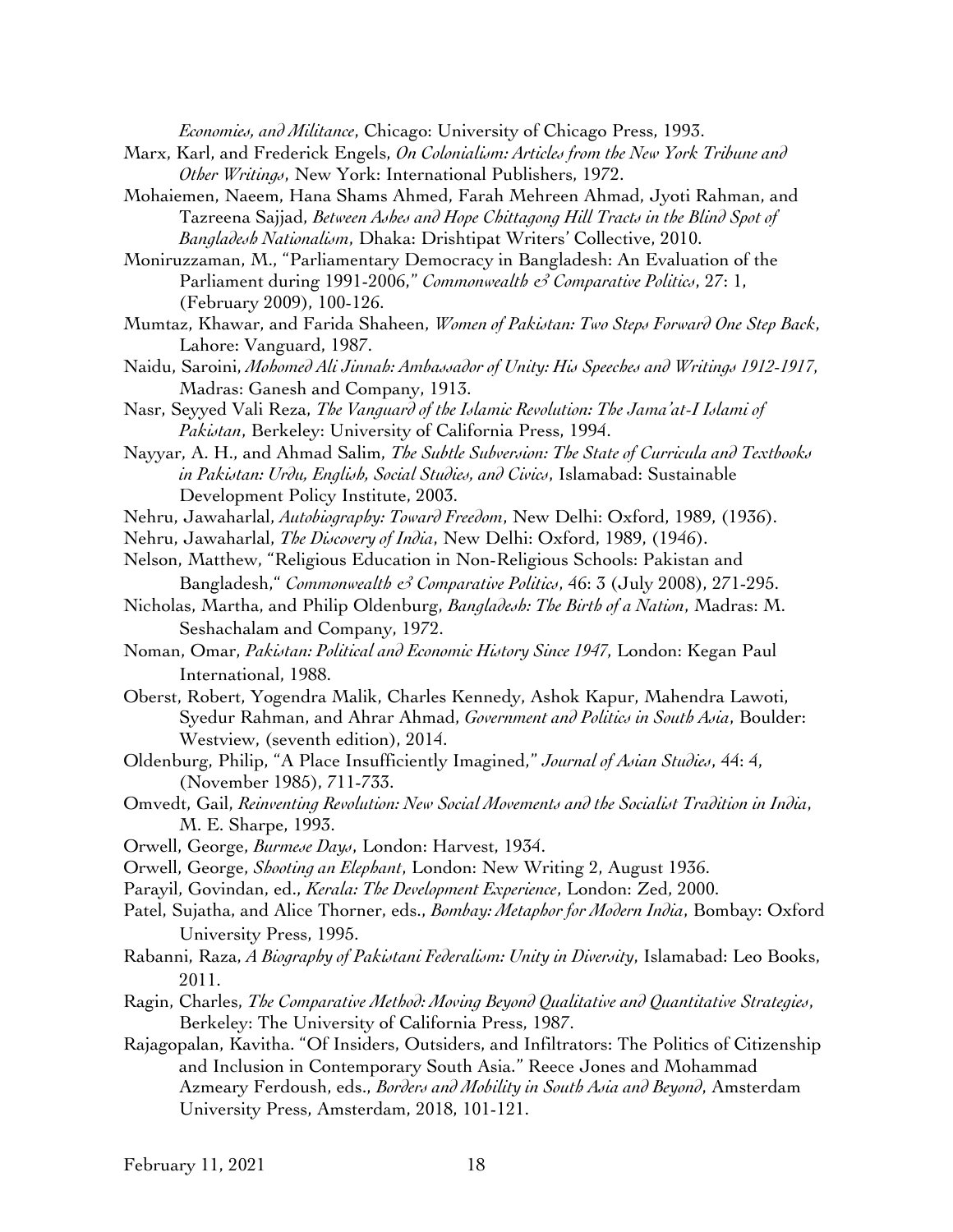- Rao, Nitya, Luise Rürup, and R. Sudarshan, eds., S*ites of Change: The Structural Context of Empowering Women in India*, New Delhi: Friedrich Ebert Stiftung, 1996, 269-298.
- Reddy, "What Would Your Founding Fathers Think? What India's Constitution Says – And What Framers Would Say – About the Current Debate over a Uniform Civil Code," George Washington International Law Review, 41: 2, (2009) 405-431.
- Rosa, Kumudhini, *Women of South Asia*, Colombo: Gala Academic Press, 1995.
- Rose, Kalima, *Where Women are Leaders: The SEWA Movement in India*, Atlantic Highlands, NJ: Zed Books, 1992.
- Royal Kingdom of Bhutan, *The Constitution of the Kingdom of Bhutan*, Thimpu: Royal Kingdom of Bhutan, 2005.
- Rudolph, Susanne, "State Formation in Asia," *Journal of Asian Studies*, 46: 4, (November 1987), 731-746.
- Rudolph, Lloyd, and Susanne Rudolph, *In Pursuit of Lakshmi: The Political Economy of the Indian State*, Chicago: The Chicago University Press, 1985.
- Saeed, Fouzia, *Taboo! The Hidden Culture of a Red Light Area*, Karachi: Oxford University Press, 2002.
- Saha, Sanat Kumar, "Literacy and Development in South Asia," *Contemporary South Asia*, 5: 3, (1996), 263-287.
- Saigol, Rubina, *Feminism and the Women's Movement in Pakistan Actors, Debates and Strategies*, Friedrich Ebert Stiftung, 2016. available here
- Sarkar, Tanika, and Urvashi Butalia, ed., *Women and the Hindu Right*, New Delhi: Kali Press for Women, 1995.
- Savarkar, Madhav Rao, "Vinayak Savarkar: Hindu Nationalist" in Stephen Hay, ed., *Sources of Indian Tradition: Modern India and Pakistan*, volume 2, New York: Columbia University Press, 1958, 878-887.
- Savarkar, Vinayak Damodar, *Hindutva: Who is a Hindu?*, Bombay: Veer Savarkar Prakasha, 1969, (1923).
- Shastri, Amita, "The Material Basis for Separatism: The Tamil Eelam Movement in Sri Lanka," *Journal of Asian Studies*, 49: 1, (February 1990), 56-77.
- Shastri, Amita and A. Jeyaratnam Wilson, eds., *The Post-Colonial States of South Asia: Democracy, Development, and Identity*, London: Curzon Press, 2001.
- Siddiqa, Ayesha, *Military Inc. Inside Pakistan's Military Economy*, London: Pluto Press, 2007.
- Singh, Khushwant, *The End of India*, New Delhi: Penguin, 2003.
- Singh, Khushwant, *Train to Pakistan*, New York: Grove Press, Inc., 1990.
- Sisson, Richard, and Leo Rose, *War and Succession: Pakistan, India, and the Creation of Bangladesh*, Berkeley: University of California Press, 1990.
- Smith, Bardwell, ed., *Religion and the Legitimation of Power in Sri Lanka*, Chambersburg: Anima Books, 1978.
- Stern, Robert, *Democracy and Dictatorship in South Asia: Dominant Classes and Political Outcomes in India, Pakistan, and Bangladesh*, Westport: Praeger, 2001.
- Tagore, Rabindranath, *Nationalism*, San Francisco: The Book Club of California, 1917.
- Tambiah, Stanley, *Sri Lanka, Ethnic Fratricide and the Dismantling of Democracy*, Chicago: The University of Chicago Press, 1986.
- Upreti, Bishnu, "Nationalism and Militarization in Nepal: Reactive Response Or Long-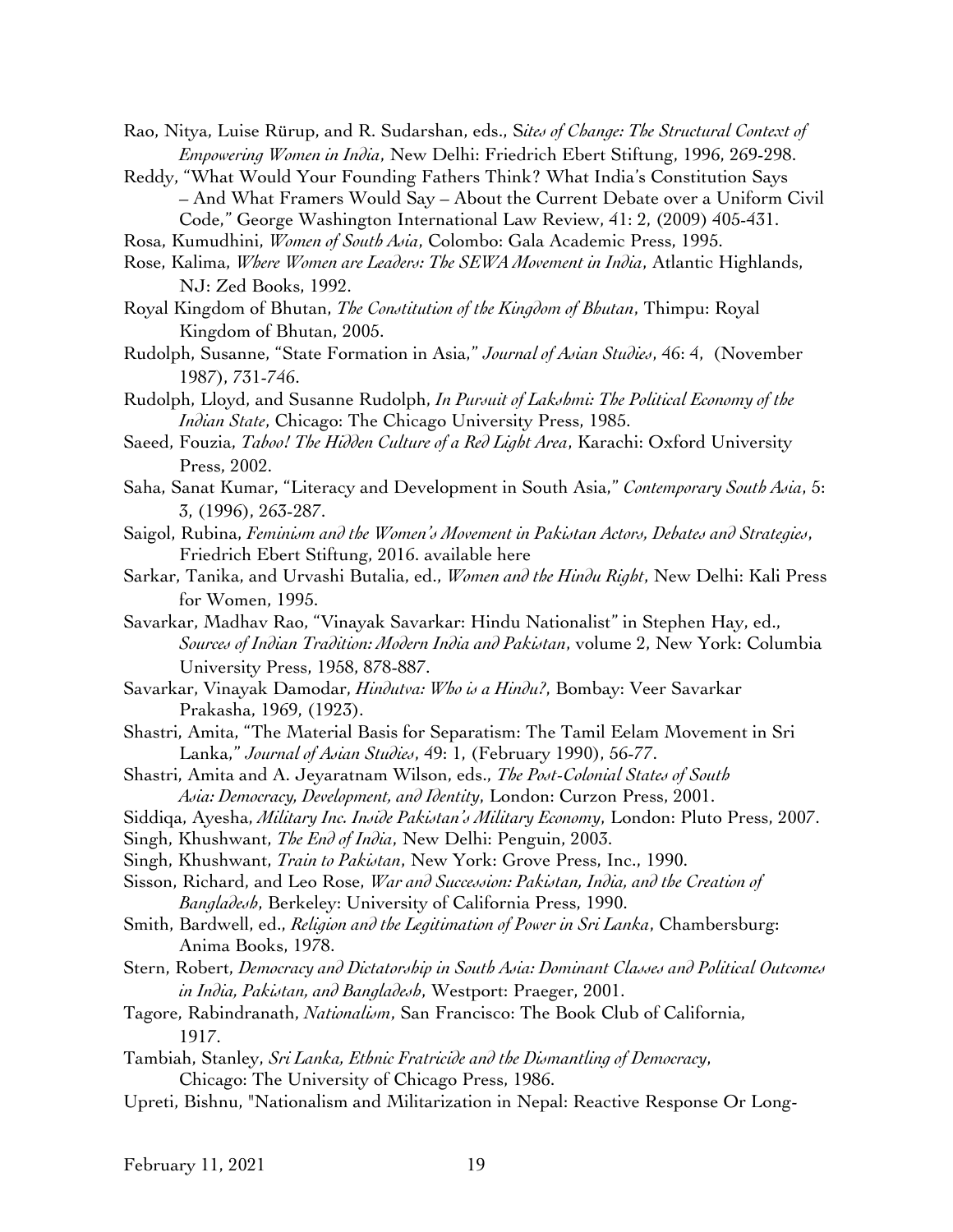Term Phenomenon?" *Asian Journal of Peacebuilding*, 2: 2, (2014), 217-239*.*

- Valli Kanapathipillai *Citizenship and Statelessness in Sri Lanka: The Case of the Tamil Estate Workers*, London: Anthem, 2019
- van der Veer, Peter, *Religious Nationalism: Hindus and Muslims in India*, Berkeley: University of California Press, 1994.
- Wangchuk, Tashi, "The Middle Path to Democracy in the Kingdom of Bhutan," *Asian Survey*, 44: 6, (November/December 2004), 836-855.
- Wignaraja, Ponna, and Akmal Hussain. *The Challenge in South Asia: Development, Democracy and Regional Cooperation*, New Delhi: Sage, 2014.
- Wilson, A. Jeyaratnam, *The Break-up of Sri Lanka: The Sinhalese-Tamil Conflict*, London: C. Hurst and Company, 1988.
- Wilson, A. Jeyaratnam, and Dennis Dalton, eds., *The States of South Asia*, Honolulu: University of Hawai'i Press, 1982.
- Weiner, Myron, "Rejected Peoples and Unwanted Migrants in South Asia" *Economic and Political Weekly*, 28:34, (August 1993), 1737-1746.
- Weiner, Myron, and Omar Noman, *The Child and the State in India and Pakistan: Child Labor and Education Policies in Comparative Perspective*, Karachi: Oxford University Press, 1995.
- Wolpert, Stanley, *Jinnah of Pakistan*, Delhi: Oxford University Press, 1984.
- Woodrow, H., *Macaulay's Minutes on Education in India*, Calcutta: C. B. Lewis, 1862.
- Yami, Hisila, *People's War and Women's Liberation in Nepal*, Kathmandu: Janadhwani Publications, 20007.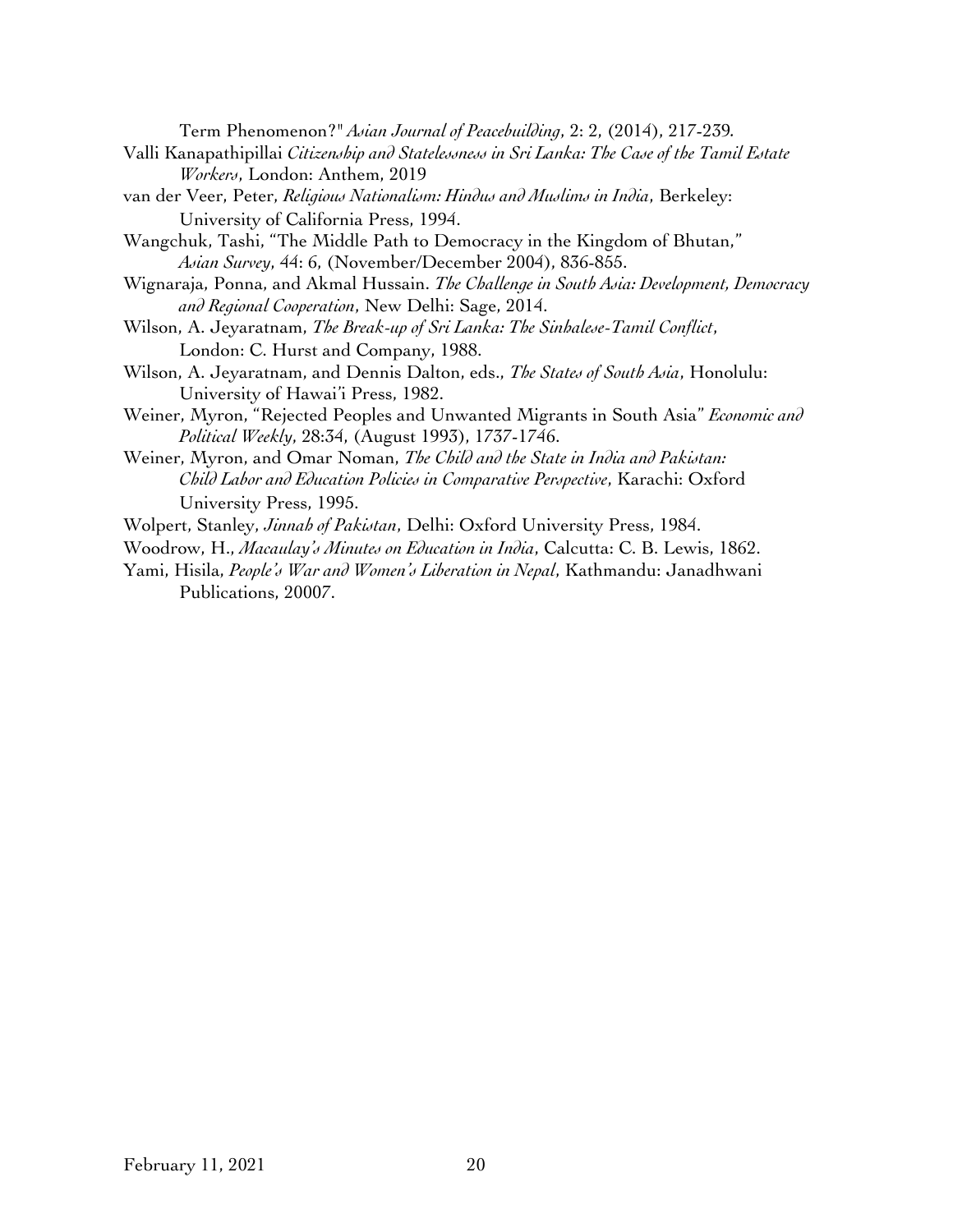# **Strategy for Your Papers**

Please use this five-staged approach to plan and write your papers.

1. Articulate a question.

The most crucial and most difficult task in designing a good paper is posing a productive question. Take some time to figure out what is most puzzling or most unsatisfying about what you have read and learned in the study of the politics of South Asia. It is not useful to pose a question the answer to which is presentation of information alone. A fruitful question is often posed as a puzzle; and a successful paper resolves that puzzle or presents a new way of looking at things. Perhaps the literature, or common sense, makes a phenomenon puzzling and in need of a novel explanation.

2. Explain briefly why that question is important to study of the politics of South Asia.

Explain why the question or puzzle demands an answer.

3. Defend briefly a strategy for addressing that question.

Different questions demand different methodological approaches. A single case study can answer some questions. Others require explicit comparative analysis. Some questions require interpretive approaches; others statistical analysis. (For discussion of methodological approaches, see Charles Ragin, *The Comparative Method: Moving Beyond Qualitative and Quantitative Strategies*.)

Explain briefly what your approach can deliver. (e.g., "Comparing Kerala's policies and performance in reducing fertility rates to those of China allows for an assessment as to whether nongovernmental public action is required for effective family planning.")

4. Apply that strategy.

Most of your paper should be devoted to analysis. Having done the difficult work of framing the paper with a question and devising a strategy for addressing that question, the analytical steps should be clear.

5. Draw conclusions.

In your conclusion, state forcefully what you established. Avoid the temptations to make policy recommendations, to speculate on the future, or to introduce some last minute variable that explains everything.